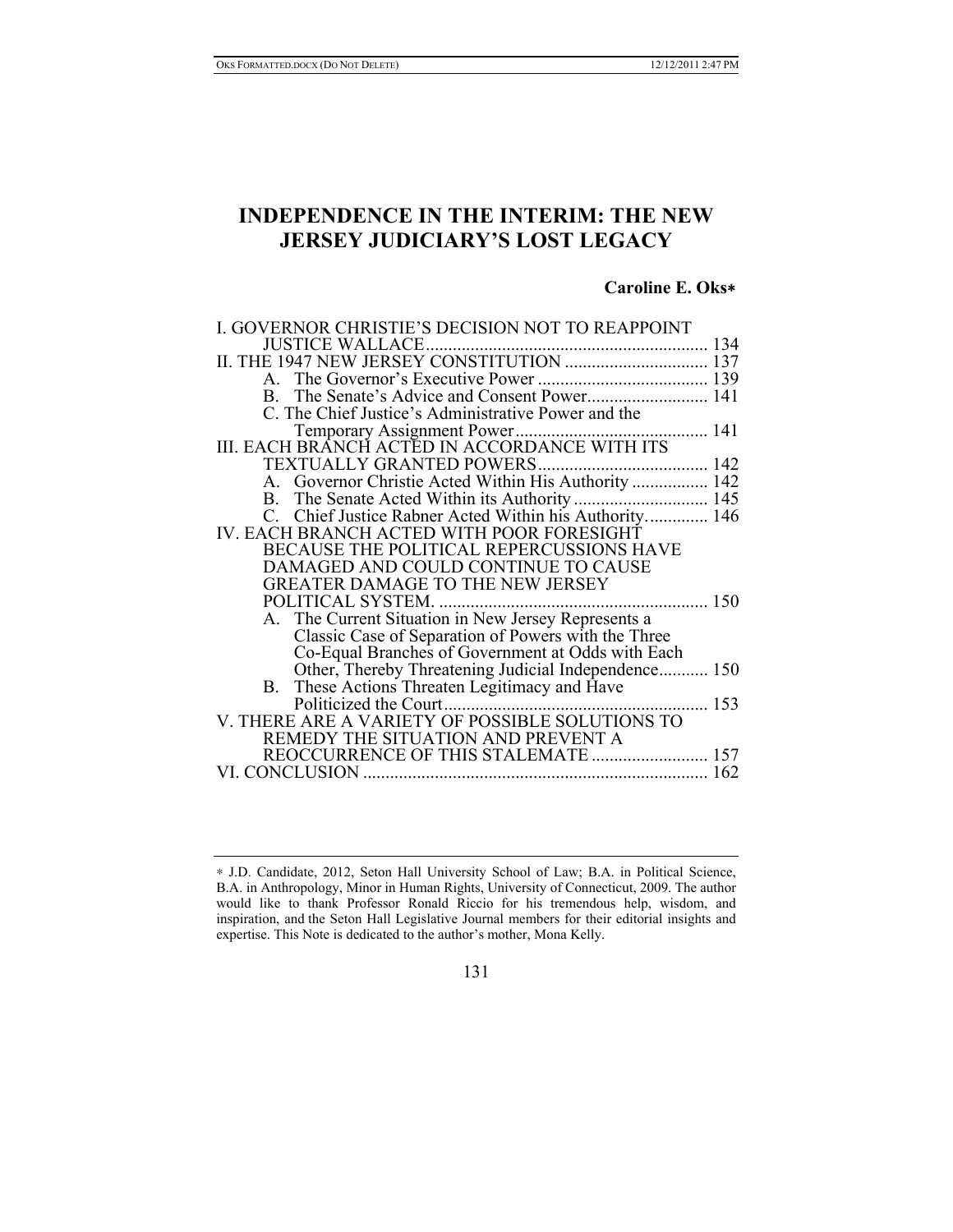"A fair and impartial judiciary is a cornerstone of the rule of law and democracy." Since 1947, the New Jersey Supreme Court<sup>2</sup> has served as a model for the nation. This is primarily because its judges have historically been "evaluated on their merits, their legal ability, their demonstrated understanding of the law and their integrity."

The Court's national reputation as a judicial leader is also in large part because its judges are appointed, rather than elected.<sup>4</sup> While politics have always been relevant to judicial selection, the framers of the 1947 New Jersey Constitution built a system where 'partisan gamesmanship' did not "interfere with the ability of judges to be impartial and independent."

Recently, New Jersey Governor Chris Christie's decision not to "reappoint a sitting Supreme Court justice," the first time any New Jersey governor has done so, "marks a critical turning point that is an affront to the integrity" of the State's justice system. His actions sparked a period of political controversy pitting all three branches of the state government against each other in a struggle to fill the empty seat on the bench and shape the Court.

This incident interjected the topic of judicial independence into the focus of many lawyers and judges across New Jersey.<sup>7</sup> This is a pivotal moment for the modern New Jersey judiciary; the independence and legitimacy of the Court is in jeopardy.<sup>8</sup> Governor Christie's decision deeply shook the pillars of the state's legal establishment.

No governor before now attempted "to control the Third Branch of government through" the judicial reappointment process.<sup>9</sup> In the

First Public 3.<br>
<sup>7</sup> The Bar Report, *supra* note 1.<br>
<sup>8</sup> Etish, *supra* note 3.<br>
9 Statement by Retired Justices of the New Jersey Supreme Court: Robert L. Clifford, James H. Coleman, Jr., Marie L. Garibaldi, Alan B. Handler, Stewart G. Pollock, Deborah T. Poritz, Gary S. Stein and James R. Zazzali (May 13, 2010), *available at* http://pdfserver.amlaw.com/nj/Retired\_%20Justices\_on\_Wallace.pdf.

<sup>1</sup> The Bar Report: Weekly News from the New Jersey State Bar Association, *A Case for Independence on the Bench*, 200 N.J. L. J. 18, 18 (2010).<br><sup>2</sup> All references to the "Supreme Court" or to the "Court" refer to the New Jersey

Supreme Court. The United States Supreme Court is only referenced in full.<br><sup>3</sup> Allen A. Etish, *A Suffocating Message to the Judiciary*, 200 N.J. L. J. 407, 407 (2010).<br><sup>4</sup> The Bar Report, *supra* note 1.<br><sup>5</sup> *Id.*<br><sup>6</sup> Eti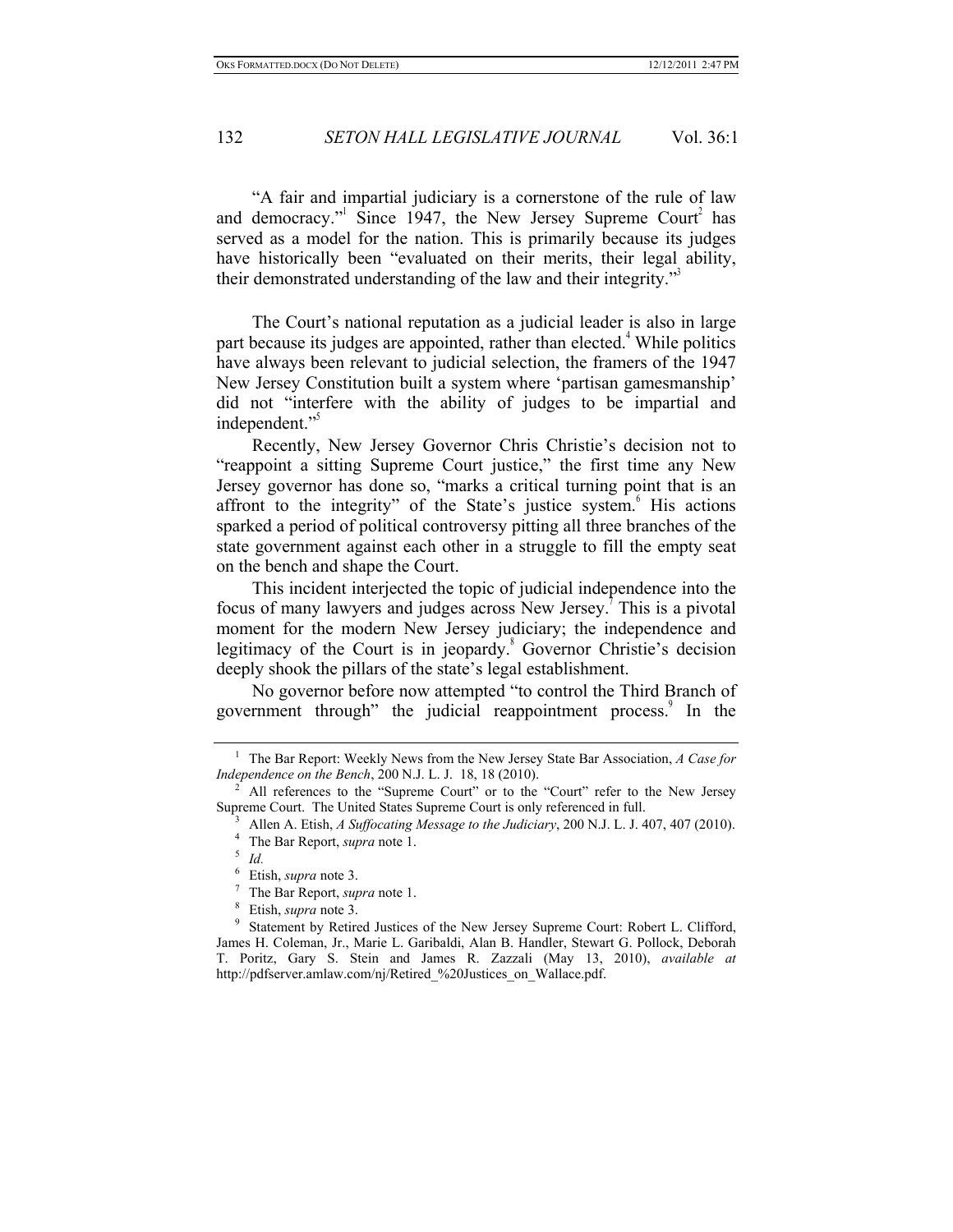aftermath of the Governor's actions, Chief Justice Stuart Rabner appointed Justices on an *ad hoc* basis to fill the empty seat. The Senate, in turn, initiated a political stalemate by refusing to confirm Governor Christie's candidate, Anne Patterson, for a recess appointment nomination.<sup>10</sup> Though each branch acted within the realm of its authority, these actions reflect poor foresight and temperance because the political repercussions damaged, and could further harm, the New Jersey political system. The 1947 state constitution ascribes a role to each branch of government; these roles must be honored to preserve the dignity of each. Concurrently, it is appropriate to ask if the time has arrived to alter the system after sixty-four years of experience under the current constitution. Is the present method as good as any for placing new justices on the State Supreme Court expeditiously and effectively? What are the alternatives to improving the administration of justice? Can we determine whether one of these alternatives would be more workable in New Jersey? The time is ripe for reconsideration.

The state constitution sets forth the respective roles of New Jersey's "Governor and Senate in the nomination and appointment of members of the judiciary."<sup>11</sup> The Constitution retains "the state's traditional method of judicial selection for judges: . . . gubernatorial appointment with the advice and consent of the Senate. $12^2$  This system has been "in effect since 1844," and "proposed changes were unheeded."<sup>14</sup>

A plethora of issues can, however, arise in conjunction with this rule, especially if the governor makes an unpopular decision. What happens if the Senate continues to refuse to act on the Governor's nomination? Can the Governor circumvent the Senate's refusal and appoint any Justice he so chooses? Can the Chief Justice continue to use retired or lower court Justices to fill the vacancy until the Senate confirms the Governor's appointee? With a gubernatorial-senatorial

<sup>10</sup> Richard Pérez-Peña, *Appointment Fight Divides Judges*, N.Y. TIMES, Dec. 10, 2010,

at A19.<br><sup>11</sup> Passaic Cnty. Bar Ass'n v. Hughes, 108 N.J. Super. 161, 164 (N.J. Ch. Div. 1969)<br>(quoting N.J. Const. art. VI, § 6, para. 1).

<sup>&</sup>lt;sup>12</sup> Margaret Gordon Seiler, *Judicial Selection in New Jersey*, 5 SETON HALL L. REV.<br>721, 721 (1974) (referencing N.J. Const. art. VI, §6, para. 1).

<sup>&</sup>lt;sup>13</sup> *Id.* at 721 (quoting N.J. Const. art. VII, §2, para. 1 (1844)).<br><sup>14</sup> *Id.* For an analysis of the successes and failures of court reformers at the 1947 convention and an appraisal of their goals, *see* Wolinsky, Arthur T. Vanderbilt: The Amending Hand (1958) (unpublished Honors thesis, Princeton University) (on file with the State Library at Trenton).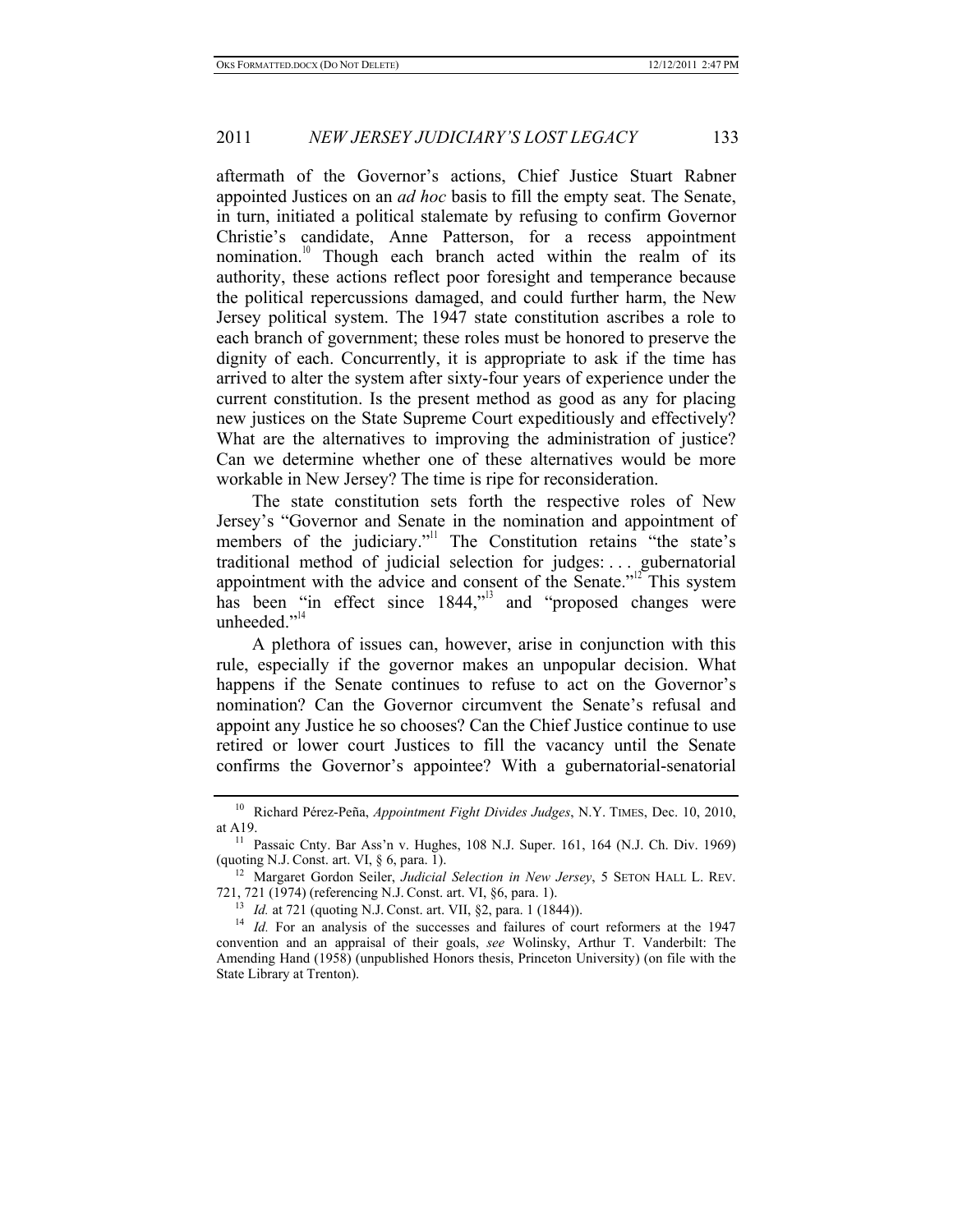standoff, the Court could ultimately become null if it fails to issue legitimate opinions. It is imperative that any future action is mindful of the doctrines of separation of powers, constitutional interpretation, and democratic accountability.<sup>15</sup>

This Note begins in Part I with an overview of the New Jersey Supreme Court as it stands today, beginning with Governor Chris Christie's decision not to renominate Justice Wallace for life tenure. Part II presents the New Jersey State Constitution and governing rules for composition of the Court. Part III inquires whether each of the branches of government has the power to take action in the manner that occurred. Part IV proposes that the branches have this textual power, yet they should refrain or proceed with caution because the political repercussions could cause grave damage to the New Jersey political system. This Note concludes in Part V with a critique of the existing processes and proposals for a new solution. New Jersey needs new laws and a new system to prevent this situation from happening again. The problem exists here because it is unclear which branch of government would be best to accomplish such a move. Most importantly, each branch must exercise its legitimate power to produce a logical, working result.

# *I. GOVERNOR CHRISTIE'S DECISION NOT TO REAPPOINT JUSTICE WALLACE*

On May 3, 2010, Governor Christopher J. Christie declined to reappoint sitting Justice John E. Wallace, Jr. to the New Jersey Supreme Court.<sup>16</sup> Justice Wallace became the first New Jersey Supreme Court Justice to seek reappointment but be denied by a governor since the state constitution was adopted sixty-four years ago.<sup>17</sup> Justice Wallace, at age sixty-eight, would have faced mandatory retirement in a mere two years<sup>18</sup> because of the state's mandatory retirement age.<sup>19</sup>

Governor "Christie's decision not to reappoint Wallace to a tenured term was widely criticized as undermining judicial

<sup>15</sup> Stanley H. Friedelbaum, *State Courts and the Separation of Powers: A Venerable Doctrine in Varied Contexts*, 61 ALB. L. REV. 1417, 1427 (1998).<br><sup>16</sup> Richard Pérez-Peña, *Christie, Shunning Precedent, Drops Justice From Court*, N.Y.

TIMES, May 4, 2010, at A22.<br><sup>17</sup> *Id.*<br><sup>18</sup> *Id.*<br><sup>19</sup> N.J. Const. art. VI, § 6, para. 3. The mandatory retirement age is 70.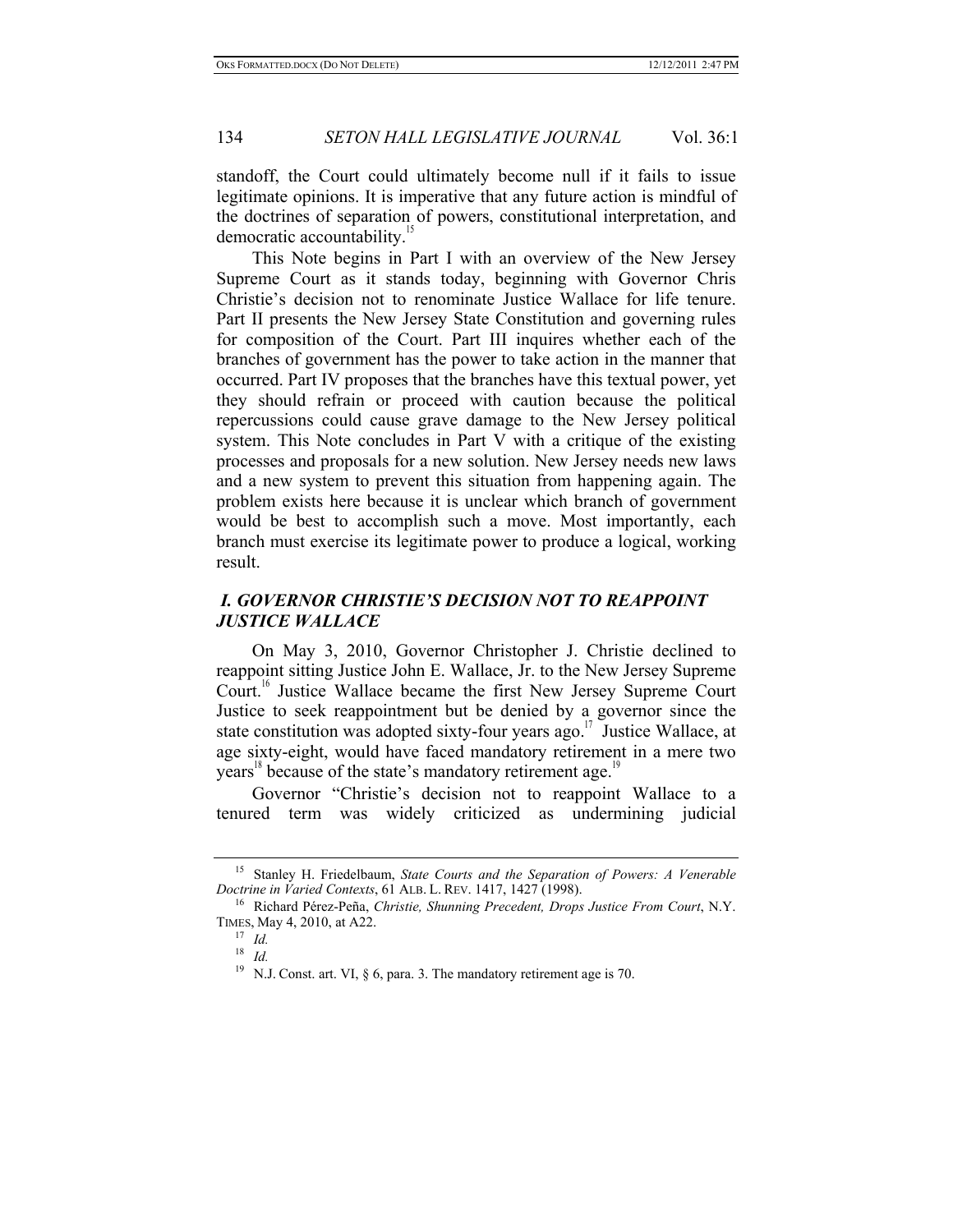independence."<sup>20</sup> During his gubernatorial campaign, Governor Christie vowed to nominate "conservative justices who would interpret the law rather than legislate from the bench."<sup>21</sup> As a result of his actions, six of the seven members of the Governor's advisory panel for prospective candidates for state trial courts resigned. $^{22}$  Retired justices also voiced their opinion on the matter, vilifying Governor Christie.<sup>23</sup> Among their criticisms was that, without a seventh justice, the Court is more likely to decide cases in a tie, effectively making the Appellate Division the deciding level. $44$ 

Governor Christie subsequently chose attorney Anne Patterson to replace Justice Wallace. The nomination was stalled for over one year, however, by the refusal of Senate Majority Leader Stephen Sweeney to hear this nomination; Senator Sweeney accused the governor of favoring "rank politics and ideology [over] practical experience" to hold confirmation hearings.<sup>25</sup> The Democratic majority in the state senate, which holds the power to approve or reject judicial nominees, said it would not consider Patterson's nomination until Wallace's tenured term

<sup>20</sup> Mary Pat Gallagher, *Constitution, Rules in Conflict Over Way To Temporarily Fill Court Seat*, 201 N.J. L. J. 553, 553 (2010). *See also* Henry Gottlieb, *One of Wallace's Closing Opinions Is A Broadside at Intrusive Police Searches*, 201 N.J. L. J. 1, 1 (2010) ("[I]n a break with tradition that ignited a protest by eight former justices and other members of the state's legal establishment, Christie declined to renominate Wallace to the

tenured seat."). 21 *Justice John E. Wallace OUSTED: Anne M. Patterson Picked to Replace Only Black Justice on NJ Supreme Court by Chris Christie*, HUFFINGTON POST (May 14, 2010), *available at* http://www.huffingtonpost.com/2010/05/04/iustice-iohn-e-wallace*available at* http://www.huffingtonpost.com/2010/05/04/justice-john-e-wallaceou n 562640.html. Justice Wallace was also the only African-American justice appointed to the Supreme Court at the time, causing Governor Christie's decision to receive much criticism beyond the scope of the focus of this Note.<br><sup>22</sup> Editorial, *Judicious Advice*, 200 N.J. L. J. 856, 856 (2010).<br><sup>23</sup> "Gov. Christie's assault on the independence of the judiciary, a co-equal branch of

our government, should be offensive to every lawyer who values separation of powers and who was taught to believe that cases are decided on the facts and the law and not because a judge is afraid that if the governor disagrees with his decision his reappointment will be in jeopardy." Peter C. Paras, Letter to the Editor, *Christie's Action on Wallace was Poor Governance*, 200 N.J. L. J. 469, 469 (2010). In 2006, by Executive Order No. 36, Gov. Jon Corzine established a judicial advisory panel, whose mission is to evaluate and to provide confidential advice to the governor on the abilities of potential judicial candidates. Recently, six of the seven members of that panel, including retired Chief Justice Deborah Poritz and three other retired justices, resigned in protest over Gov. Chris Christie's refusal to reappoint Justice John Wallace Jr. to the Supreme Court. Editorial, *Judicious Advice*, 200

N.J. L. J. 856, 856 (2010). 24 Gallagher, *supra* note 20. 25 Pérez-Peña, *supra* note 16.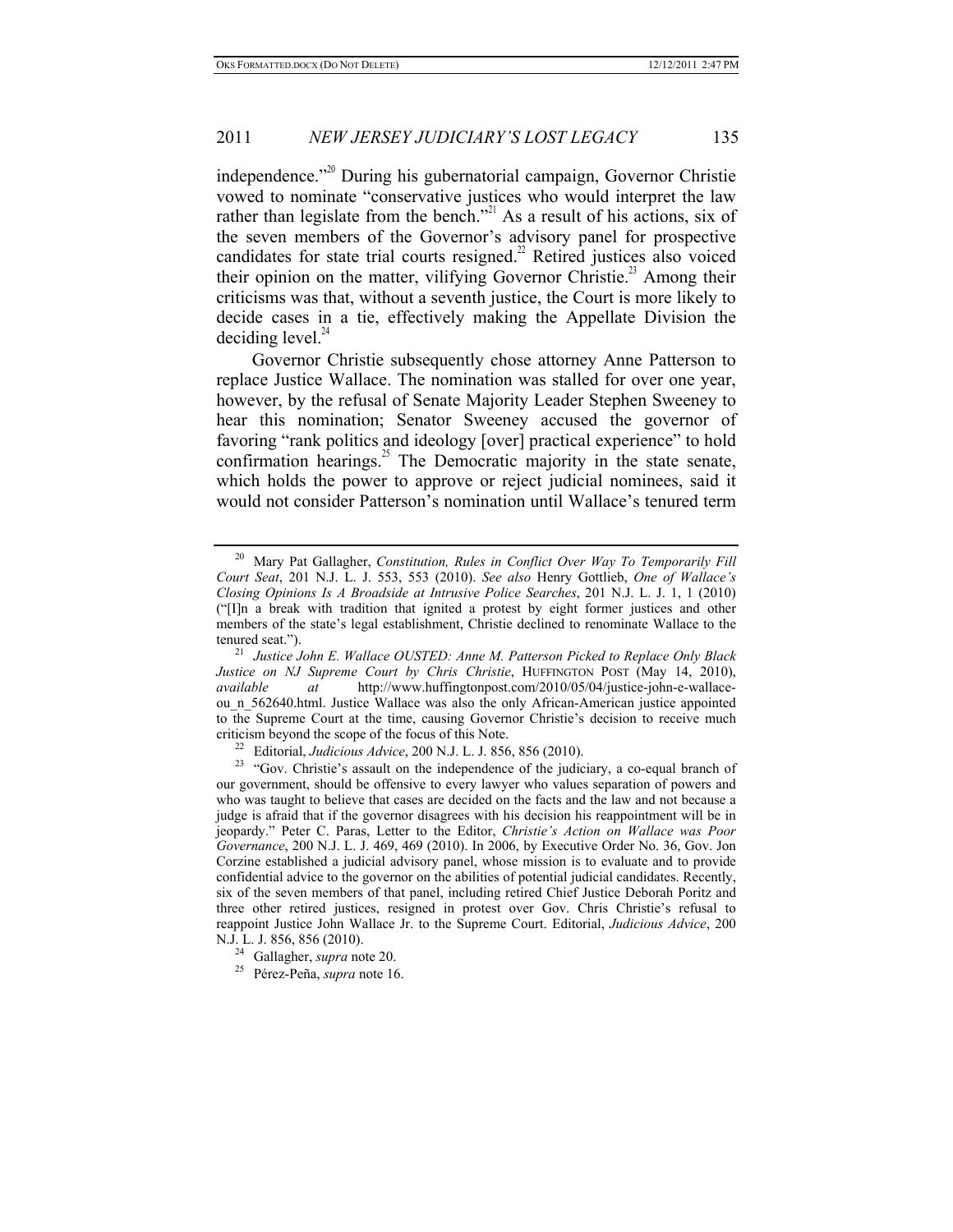would have expired in  $2012^{26}$ 

In the interim, Chief Justice Rabner utilized lower court and retired judges on an *ad hoc* basis.<sup>27</sup> Following this routine practice, Rabner recalled Justice Wallace as a just-retired judge for a short period so he could assist with cases argued while he was still on the bench.<sup>28</sup> On September 8, 2010, Chief Justice Rabner assigned Edwin Stern of the Appellate Division to fill Justice Wallace's vacant Supreme Court seat during this political standoff and "to participate in new matters presented for the Court's consideration."<sup>29</sup>

On December 10, 2010, Justice Roberto A. Rivera-Soto stated in an abstaining opinion in an otherwise non-controversial case that he would abstain from all Supreme Court decisions for an indefinite period, due to his belief that the then-current Court membership violated the state constitution.<sup>30</sup> Justice Rivera-Soto reasoned that the temporary appointment is not "necessary" and is therefore unconstitutional. $31$ Senator Sweeney subsequently called on Justice Rivera-Soto to resign due to his announced intention to refrain from participating in Court decisions; $32$  this move "appear[ed] to be driven by politics, not principle."33 On January 3, 2011, Rivera-Soto sent a letter to Governor Christie indicating that he did not wish to be reappointed upon expiration of his initial seven-year term on the Court in September  $2011<sup>34</sup>$  On January 12, 2011, Rivera-Soto did participate in a decision of

<sup>26</sup> May Rao, *N.J. Justice Roberto Rivera-Soto says he will not seek reappointment*, PHILADELPHIA INQUIRER (Jan. 4, 2011), *available at* http://articles.philly.com/2011-01-

<sup>&</sup>lt;sup>27</sup> Id. <sup>---</sup> <sup>1</sup><br><sup>28</sup> Gallagher, *supra* note 20, at 553 (quoting Robert Williams of Rutgers Law School-Camden). 29 Mary Pat Gallagher, *Top Appeals Court Judge Stern To Fill Justice Wallace's Seat* 

*Temporarily*, 201 N.J. L. J. 857, 857 (2010).<br><sup>30</sup> Henry v. N.J. Dep't of Human Servs., 204 N.J. 320, 354-72 (2010) (Rivera-Soto, J.

abstaining).<br><sup>31</sup> *Id.* at 354.<br><sup>32</sup> Tom Hester, Sr., *N.J. Supreme Court Justice Rivera-Soto abstaining from decisions* 

*in protest*, NEWJERSEYNEWSROOM.COM (Dec. 10, 2010), *available at* http://www.newjerseynewsroom.com/state/nj-supreme-court-justice-rivera-soto-abstainingfrom-decisions-in-protest.

<sup>33</sup> Editorial, *The Politicization of a Respected Court*, N.Y. TIMES, Dec. 16, 2010, at A23. 34 Chris Magerian, *N.J. Supreme Court Justice Roberto Rivera-Soto tells Gov. Christie* 

*he doesn't want to be renominated*, NJ.COM (Jan. 3, 2011), *available at* http://www.nj.com/news/index.ssf/2011/01/nj\_supreme\_court\_justice\_rober.html.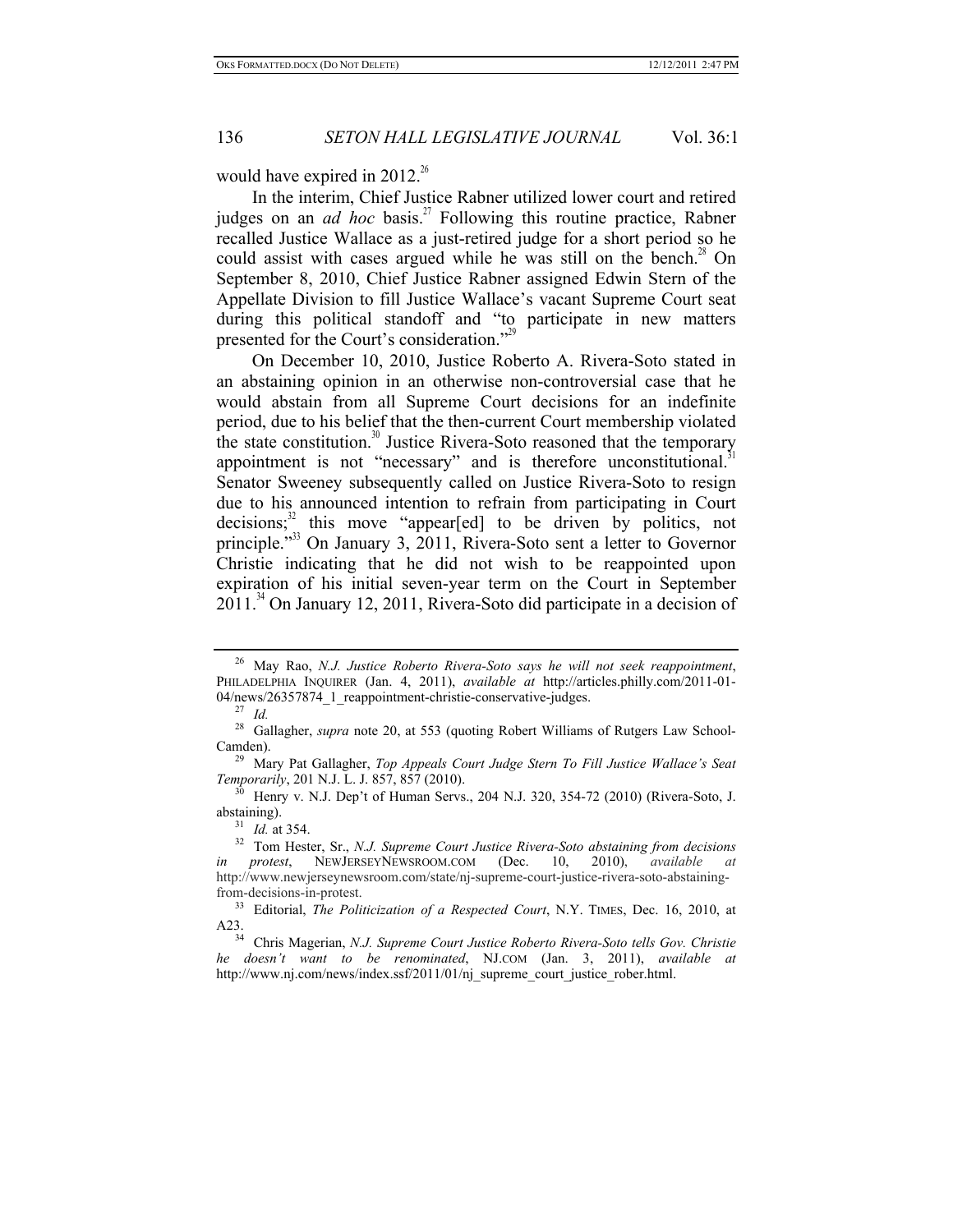the Court and wrote an opinion indicating that he reconsidered his position and would participate in future cases where Judge Stern's vote does not affect the outcome of the case.<sup>35</sup> The State Senate passed a nonbinding resolution on February 24, 2011 calling for the resignation of the Justice.<sup>36</sup>

Governor Christie and Democrats in the State Senate reached a truce of sorts on May 2, 2011, after a yearlong battle, agreeing to have Anne Patterson, the governor's nominee, considered for a different vacancy.<sup>37</sup> Senate Democrats refused "to consider the nomination until March 2012, when Justice Wallace" would have reached the mandatory retirement age.<sup>38</sup> Governor Christie simultaneously withdrew Ms. Patterson's initial nomination and instead nominated her for another seat on the bench that became vacant on September 1, 2011, calling the arrangement "an end to the impasse of the last year."<sup>39</sup> The "stalemate" over Justice Wallace's seat continues," however, and this negotiation "bypassed it with a rare tactical retreat."40 For example, Governor Christie said "he would not name any new justices until the Senate . . . voted on Ms. Patterson for the Wallace seat, $v^4$  thereby continuing the battle over who will sit on the State Supreme Court and defying precedent. $42$ 

# *II. THE 1947 NEW JERSEY CONSTITUTION*

The founders of the 1947 Constitution purported to replace an outmoded charter for state governance with a simplified and balanced framework that became an archetype for other states.<sup>43</sup> New Jersey became "a leader in court reform when it" adopted a "unified" court

 $\frac{40}{41}$  *Id.* 

<sup>35</sup> Michael Symons, *Rivera-Soto reverses course, will vote in some Supreme Court cases*, ASBURY PARK PRESS (Jan. 12, 2011), *available at* http://blogs.app.com/capitolquickies/2011/01/12/rivera-soto-reverses-course-will-vote-in-

<sup>&</sup>lt;sup>36</sup> S.J. Res. 105, 214th Leg. (N.J. 2011). **37** Richard Pérez-Peña, *Christie and Democrats Agree to Truce Over Court Seat*, N.Y. TIMES, May 3, 2011, at A18.<br><sup>38</sup> *Id.*<br><sup>39</sup> *Id.* 

 $\frac{39}{40}$  *Id.* 

 $\frac{41}{42}$  *Id.* <sup>42</sup> Richard Pérez-Peña, *New Tangle in Battle Over Court in Trenton*, N.Y. TIMES, Jan. 5,

<sup>2011,</sup> at A17. 43 Statement by Retired Justices of the New Jersey Supreme Court, *supra* note 9.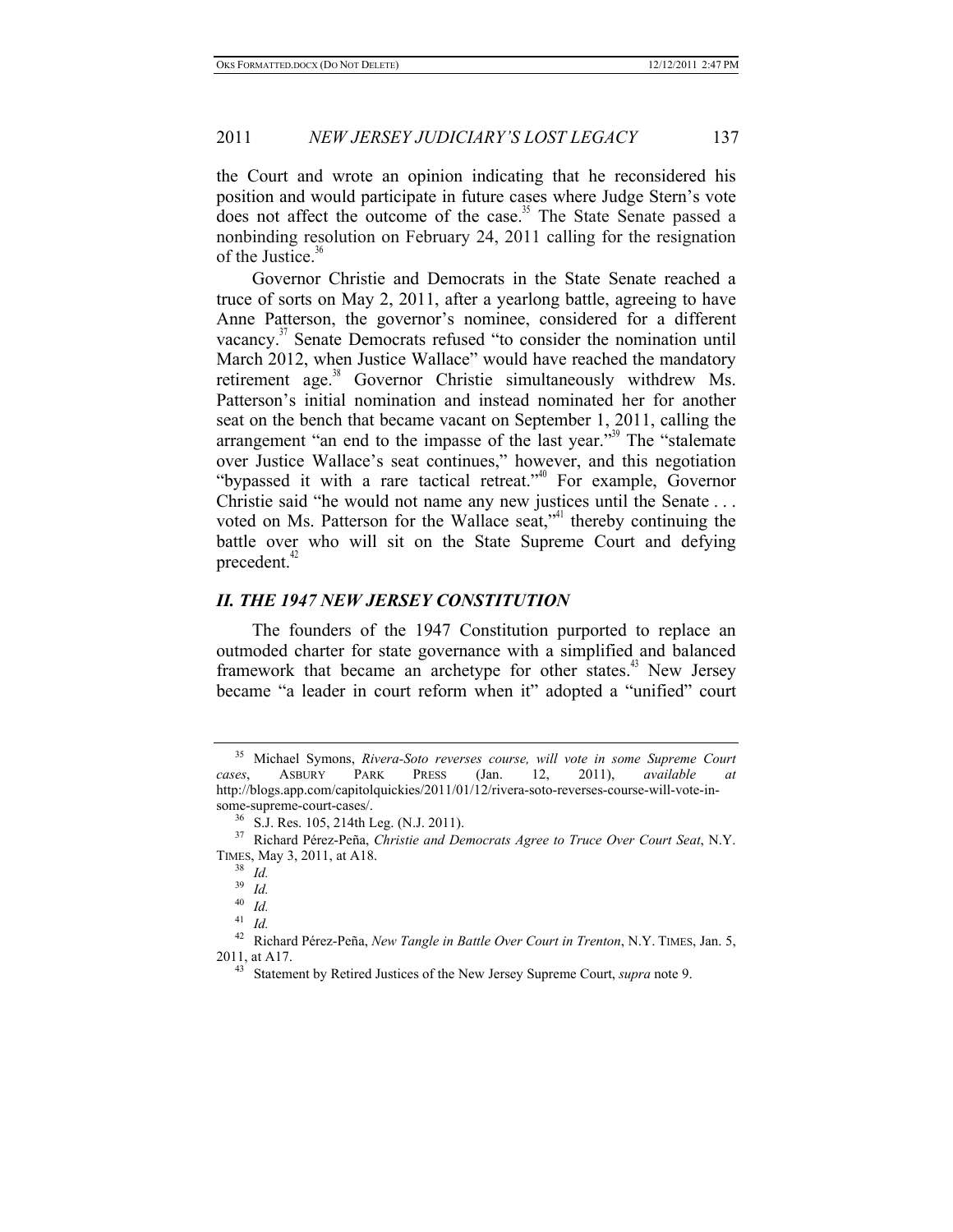plan.<sup>44</sup> The members of the Committee on the Judiciary looked to the U.S. Constitution for guidance to restructure the multiple courts system with overlapping jurisdictions into a flexible, yet streamlined, dichotomy and to ensure independence similar to the federal system through the process of judicial appointments.<sup>45</sup>

The New Jersey Judiciary was plagued with problems prior to the adoption of the  $1947$  constitution.<sup>46</sup> Its predecessor, the poorly functioning 1844 Constitution, "divided courts and concepts of law and equity, to the disadvantage of litigants, and lacked any unifying administrative power."<sup>47</sup> Claimants were unsure of the proper forum for their assorted petitions in the absence of a unified statewide court system.<sup>48</sup> The various courts, including their divisions and judges, lacked continuity in practice, procedure, and administration.

The third state constitution<sup> $49$ </sup> marked a pivotal moment for the state judiciary, allowing the Court to be both revered and reviled.<sup>50</sup> The

New Jersey established its first state constitution in 1776 and ratified new constitutions in 1844 and 1947. *See generally* N.J. Const. (1776); N.J. Const. (1844); N.J. Const. (1947). *See* THE OFFICIAL WEBSITE FOR THE STATE OF NEW JERSEY, http://www.state.nj.us/ (last visited Mar. 2, 2011). 50 John B. Wefing, *The Performance of the New Jersey Supreme Court at the Opening* 

*of the Twenty-First Century: New Case, Same Script*, 32 SETON HALL L. REV. 769, 769 (2001) (noting that "[i]n the years after the Constitution of 1947 was adopted, the New Jersey Supreme Court earned a national reputation as an activist, progressive and generally liberal state supreme court.") (citations omitted). In his 1971 study on the role of judges in four state supreme courts (Louisiana, Pennsylvania, New Jersey, and Massachusetts), Henry Glick found that New Jersey judges have a fairly expansive view of their role. According to Glick, "[t]he New Jersey judges believe courts make policy and they tend to innovate and even make proposals to the state legislature . . . In this way, the New Jersey Supreme Court appears to contribute frequently to policy *change* in the state." HENRY ROBERT GLICK, SUPREME COURTS IN STATE POLITICS: AN INVESTIGATION OF THE JUDICIAL ROLE 47 (1971). In a speech at Rutgers Law School in Newark, New Jersey, Associate Justice Virginia Long proudly stated that the Court "has made clear to all New Jerseyans that our state constitution is a separate, valid, and important source of rights for the people of New Jersey." Virginia A. Long, Assoc. Justice, N.J. Supreme Court, *The 2006 Chief Justice Joseph Weintraub Lecture: The Purple Thread: Social Justice as a Recurring Theme in the Decisions of the* 

<sup>&</sup>lt;sup>44</sup> Seiler, *supra* note 12, at 741. *See also* J. GAZELL & H. RIEGER, THE POLITICS OF JUDICIAL REFORM 10 (1960). The other state was Delaware. *Id*.

<sup>&</sup>lt;sup>45</sup> Statement by Retired Justices of the New Jersey Supreme Court, *supra* note 9.<br><sup>46</sup> See Symposium, *The "New Judicial Federalism" and New Jersey Constitutional Interpretation*, 7 SETON HALL CONST. L. J. 823, 823 (1997) ("Prior to the convention in 1947, New Jersey's judicial system was described as the worst in the country."). *See also* Adam G. Yoffie, *From Poritz to Rabner: The New Jersey Supreme Court's Statutory Jurisprudence over the Past Decade, 2000-2009, 35 SETON HALL LEGIS. J. 302, 320 (2011).*<br><sup>47</sup> Symposium, *supra* note 46; Yoffie, *supra* note 46, at 320.<br><sup>48</sup> Yoffie, *supra* note 46, at 320.<br><sup>49</sup> New Jersey established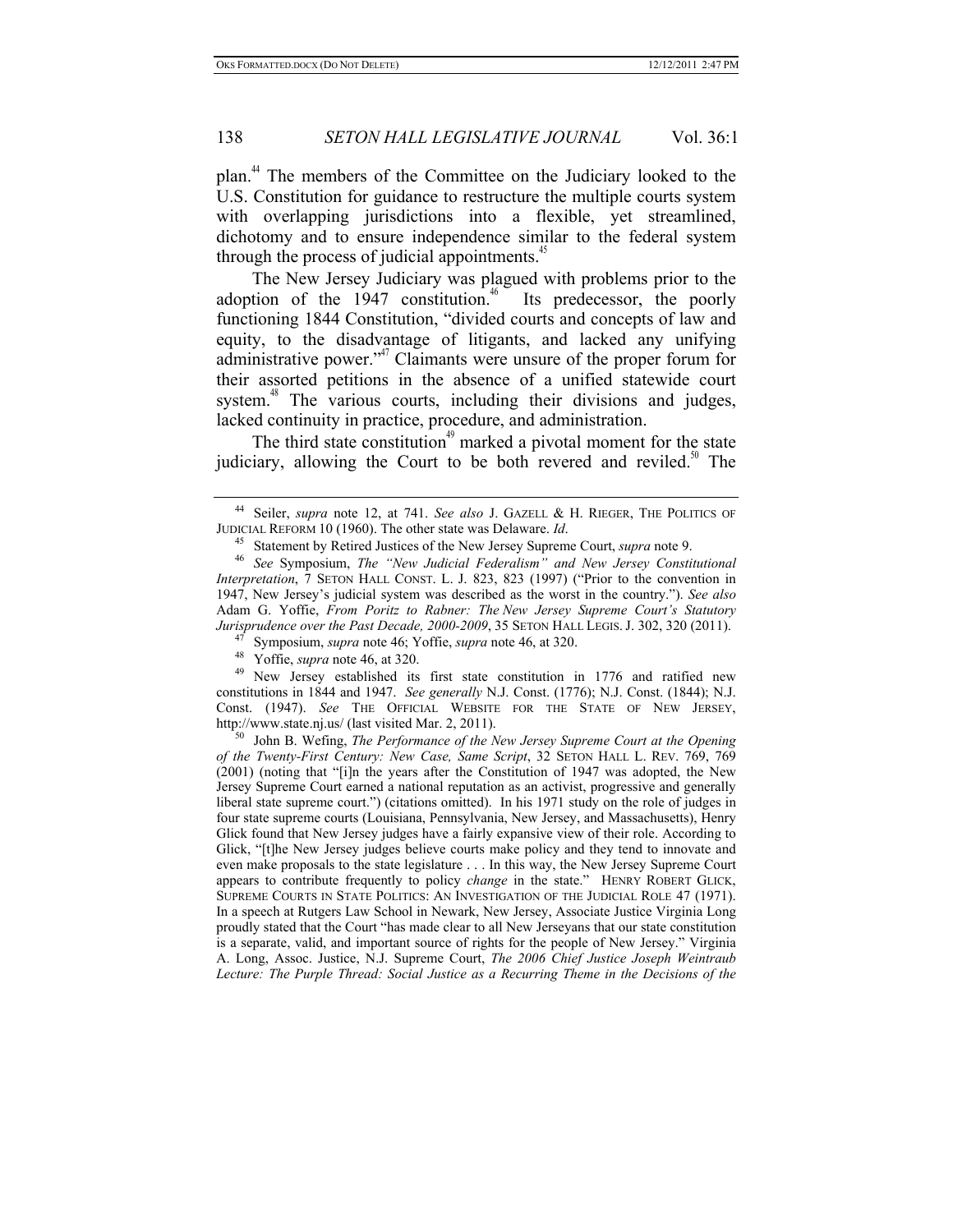constitution's "centerpiece was the Judicial Article, which gave the new Supreme Court unprecedented administrative authority, vested in the Chief Justice, to control the administration of all courts in New Jersey."51 The new Court is comprised of seven justices, with five justices constituting quorum.<sup>52</sup> Upon initial appointment, Justices sit for seven years but then must be reappointed and reconfirmed to continue sitting on the bench until the age of seventy, $5<sup>3</sup>$  thereby allowing the governor and the senate a potential opportunity to remove judges whose performance may not warrant reappointment.<sup>54</sup> Additionally, the current constitution protects the Court from blatant political interference and permits it to establish its own court rules.<sup>35</sup>

#### *A. The Governor's Executive Power*

The New Jersey State Constitution vests the executive power in a governor.<sup>36</sup> The governor has discretionary power to "nominate and appoint, with the advice and consent of the Senate, the Chief Justice and associate justices of the Supreme CourtFalseNo nomination to such an office shall be sent to the Senate for confirmation until after [seven] days' public notice by the Governor.<sup>"57</sup> Several stipulations limit the

*Senatorial Courtesy and Refinishing Judicial Selection and Retention*, 53 RUTGERS L. REV. 1, 61 (2000). Instead of one fixed term, another means for ending lifetime tenure would be to require judges to undergo reappointment for a series of terms until they eventually reached mandatory retirement age. *Id.* Like the proposal for one fixed term, this concept has also been broached in Trenton, but without much enthusiasm. *Id.* Unless the terms of service were shortened significantly from the present length of seven years, this method of reoccurring evaluation would not impact many judges in a meaningful way. Even with only one reappointment, judges could serve fourteen years. For those who were appointed after age fifty-six, one reappointment would suffice to allow them to reach mandatory retirement age. For those who were appointed at an earlier age, chances appear good that most would be able to continue their judicial careers without fear of termination, since the governor and the Senate would likely feel reluctant to remove them after they had already completed fourteen years of service. *Id.* 

*Poritz Court* (Apr. 18, 2006), in 59 RUTGERS L. REV. 533, 548 (2007); *see also* Yoffie, *supra* note 46.

<sup>51</sup> WILLIAMS, *supra* note 48, at xv; *see also* Yoffie, *supra* note 46, at 320.

<sup>53</sup> N.J. Const. art. VI, § 6, para. 3. See also Edward A. Stelzer, *Bearing The Judicial Mantle: State Court Enforcement Of The Guarantee Clause*, 68 N.Y.U. L. REV. 870, 874 (1993). 54 Robert J. Martin, *Reinforcing New Jersey's Bench: Power Tools for Remodeling* 

<sup>&</sup>lt;sup>56</sup> N.J. Const. art. V, § 1, para. 1.<br><sup>57</sup> N.J. Const. art. VI, § 6, para. 1.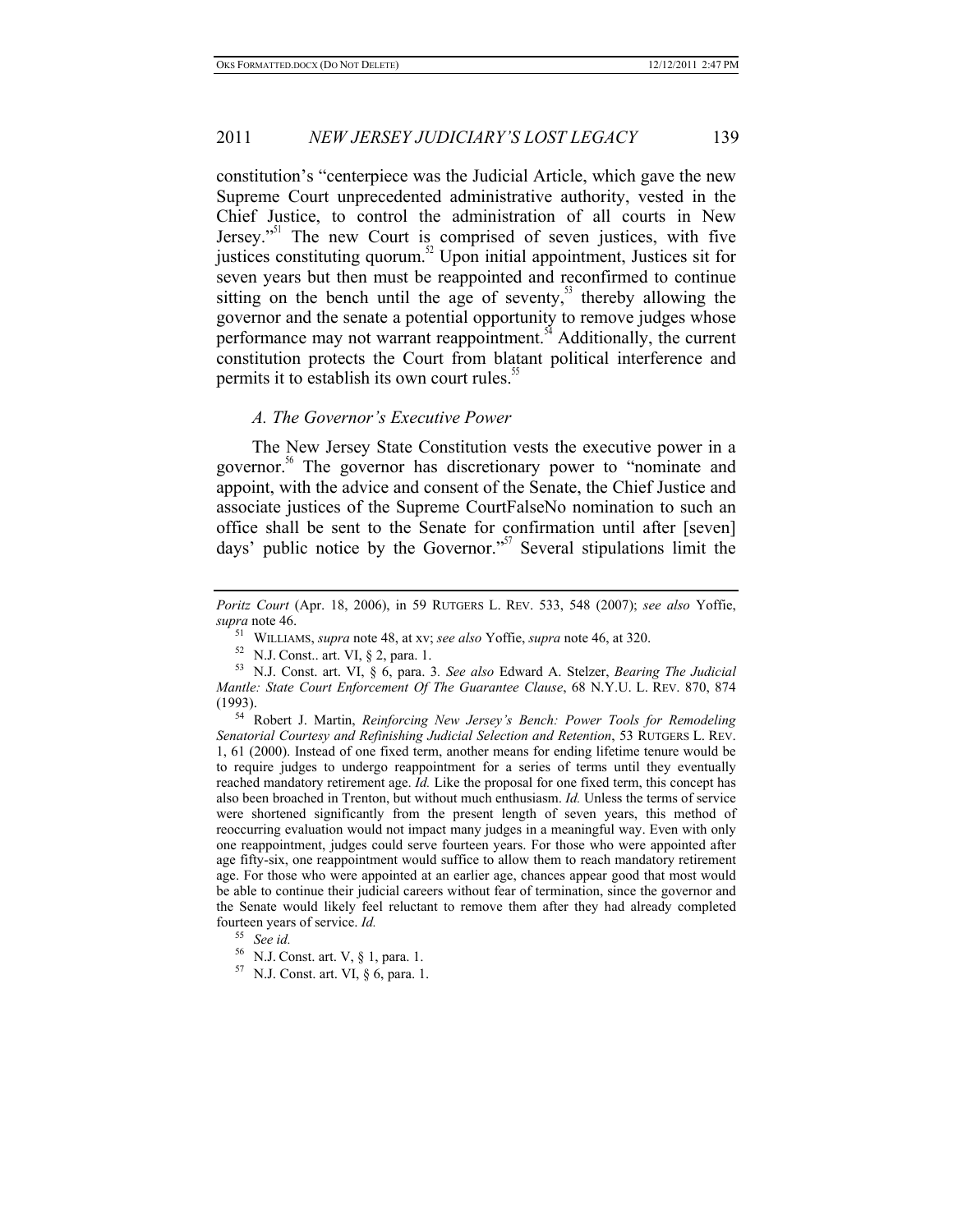governor regarding who can sit on the Supreme Court.<sup>58</sup>

The recess appointment power allows the governor to "fill any vacancy occurring in any office during a recess of the Legislature, appointment to which may be made by the Governor with the advice and consent of the Senate."<sup>59</sup> Such an "ad interim appointment" terminates at "the end of the next regular session of the Senate or when" a newly confirmed Justice takes office, whichever occurs first.<sup> $60$ </sup> The U.S. Constitution provides a similar model for this power, which is regularly used by presidents to make recess appointments.<sup>61</sup> In 1889, the New Jersey Supreme Court held, in *Fritts v. Kuhl*,<sup>62</sup> that the "state's recess appointment clause should be interpreted consistently with federal practice," noting that the "'history of the federal government had shown frequent disagreement between the president and the federal senate, and the convention could not have supposed that the experience of our state government would be different."<sup>563</sup> The drafters of the 1844 Constitution "prudently adopted the language of that clause" of the U.S. Constitution, "which authorizes the President to fill vacancies" that occur during the recess of the U.S. Senate.<sup>64</sup>

Accordingly, where a statute or a constitutional provision of doubtful importance is adopted in one state from the statutes or constitution of another state, it will be presumed that the interpretation adopted in the state from which it is taken has been accepted as well as the words after a practical construction has been given to the language by judicial decision.<sup>65</sup> When the members of the 1947 Convention borrowed provisions from the constitutions of other states, which had already received a judicial construction, they adopted them in view of such construction and relied on its correctness.<sup>6</sup>

<sup>58</sup> N.J. Const. art. VI, § 6, para. 2 & 3. 59 N.J. Const. art. V, § 1, para. 13. 60 Edward Hartnett, *Conventional Wisdom Is Wrong on N.J. Supreme Court Appointments*, 201 N.J. L. J. 631, 631 (2010).<br><sup>61</sup> *Id.*<br><sup>62</sup> 51 N.J.L. 191 (N.J. Sup. Ct. 1889).

<sup>63</sup> Hartnett, *supra* note 60, at 631 (referencing **Fritts**, 51 N.J.L. at 191).<br><sup>64</sup> *Fritts*, 51 N.J.L. at 198.<br><sup>65</sup> *Id.* at 198-99.<br><sup>66</sup> *Id.* at 199-200.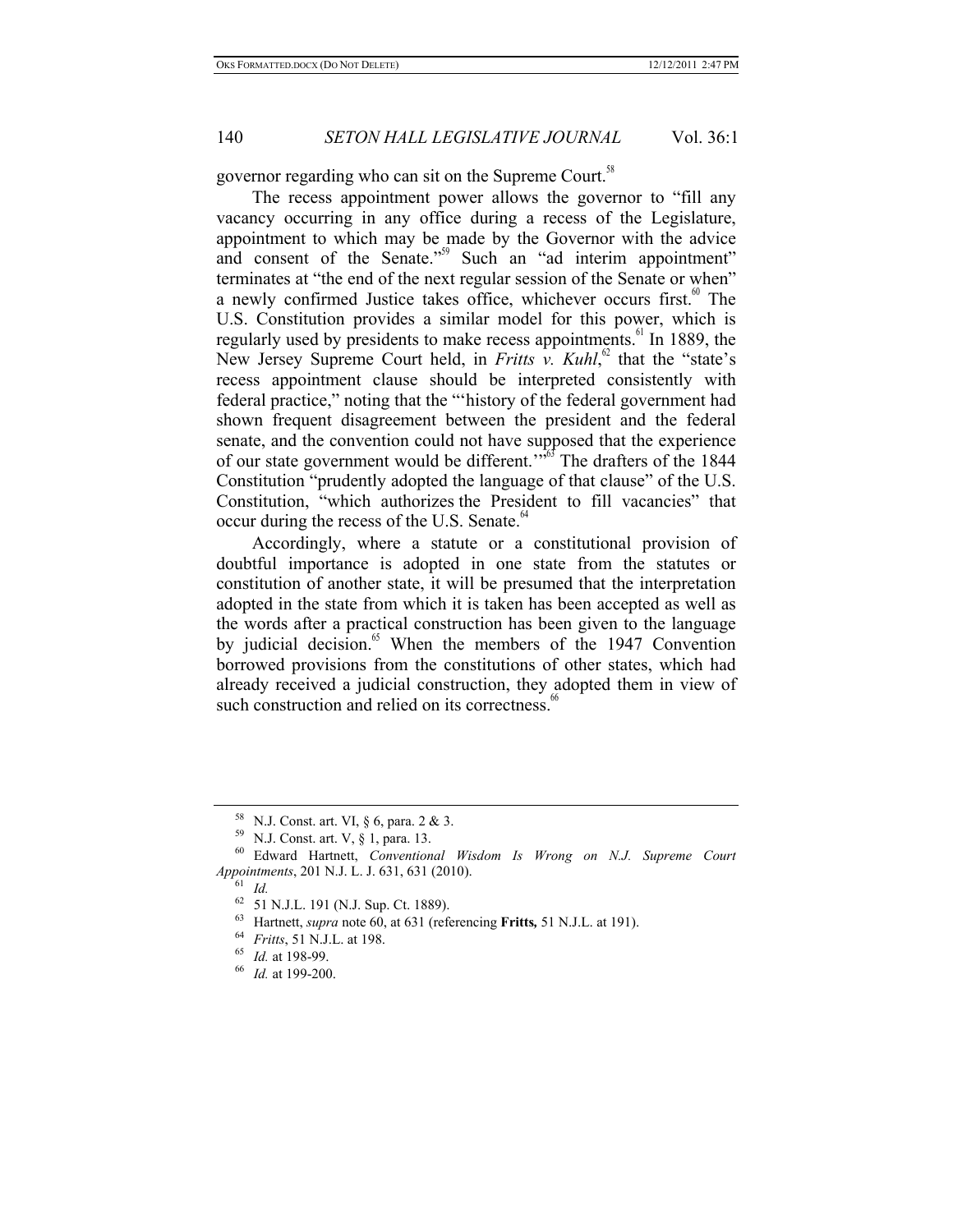#### *B. The Senate's Advice and Consent Power*

The New Jersey Constitution vests the Legislative Branch with the power to make the laws of the state.  $\delta$ <sup>7</sup> In addition, the "Constitution" requires the state Senate to render its 'advice and consent' on gubernatorial appointments" to the Supreme Court bench.<sup>68</sup> Under the formal Senate rules, the Governor must refer all nominations to the Senate Judiciary Committee, "unless the Senate President directs the nomination differently."<sup>69</sup> The Senate Judiciary Committee then considers the nomination and recommends either rejection or acceptance of the nomination to the senate.<sup>70</sup> After receiving due consideration by the Senate, $\frac{1}{1}$  the entire "Senate then votes on the nomination." $^{72}$ 

### *C. The Chief Justice's Administrative Power and the Temporary Assignment Power*

"The Chief Justice of the Supreme Court shall be the administrative head of all the courts in the state. $\frac{1}{x^{3}}$  This provision grants the Chief Justice full power to assign all Superior Court judges.<sup>74</sup> The constitution also grants the Chief Justice the power to appoint interim judges, known as the "temporary assignment power,"<sup> $\frac{7}{3}$ </sup> by recalling

again made to the Senate by the Governor.").<br>
<sup>69</sup> *De Vesa*, 134 N.J. at 427 (quoting *Rules of the Senate*, r. 150).<br>
<sup>70</sup> *Id.* (quoting *Rules of the Senate*, r. 151).<br>
<sup>72</sup> Ricardo Castro, Letter to the Editor, *End* 

<sup>67</sup> N.J. Const. art. IV, § 1, para. 1. 68 Stelzer, *supra* note 53, at 874. *See* N.J. Const. art. VI, § 6, para. 1 ("The governor shall nominate and appoint, with the advice and consent of the Senate, the Chief Justice and Associate Justices of the Supreme Court, the Judges of the Superior Court, the Judges of the County Courts and the judges of other inferior courts ...."). It should be noted, however, that the Senate has the prerogative not to act on a nomination at all. *See* De Vesa v. Dorsey, 134 N.J. 420, 433 (1993) (Pollock, J., concurring); Rules of the Senate of the State of New Jersey, r. 154b (1993) ("All nominations neither confirmed nor rejected during an annual session of the Senate shall not be acted upon in a subsequent annual session without being

*Top Courther Courther Courther Courther Courther Senate, r. 152).*<br>
<sup>73</sup> N.J. Const. art. VI, § 7, para. 1. The constitution further provides: "He shall appoint an Administrative Director to serve at his pleasure." *Id.* 

<sup>&</sup>lt;sup>74</sup> John B. Wefing, *The New Jersey Supreme Court 1948-1998: Fifty Years of Independence and Activism*, 29 RUTGERS L. J. 701, 724-25 (1998).

<sup>&</sup>lt;sup>75</sup> "When necessary, the Chief Justice shall assign the Judge or Judges of the Superior Court, senior in service, as provided by the rules of the Supreme Court, to serve temporarily in the Supreme Court." N.J. Const. art. VI, § 2, para. 1.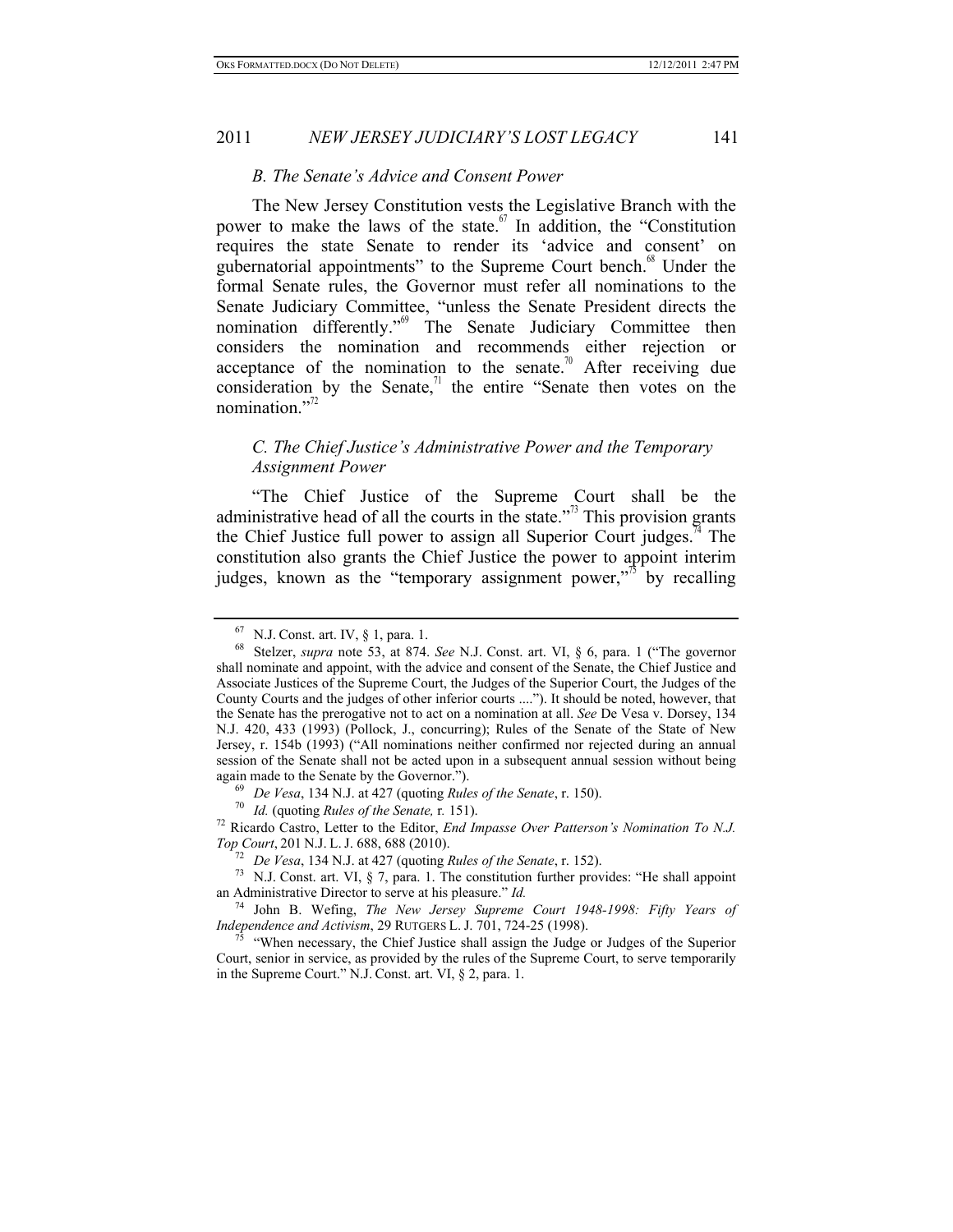retired iustices<sup>76</sup> or lower court judges.<sup>77</sup> Neither "[t]he circumstances in which such a temporary replacement will actually be made" nor are the candidacy requirements for such a position clear.<sup>78</sup> Further, the "Supreme Court is empowered to adopt such rules as it deems necessary or appropriate for the prompt and efficient administration of justice in furtherance of the purposes of this act." $\frac{1}{2}$ 

# *III. EACH BRANCH ACTED IN ACCORDANCE WITH ITS TEXTUALLY GRANTED POWERS*

The constitution clearly vests certain powers within each government actor; here, it seems that the Governor, the Senate, and the Chief Justice all acted within their respective powers. The Governor and only the Governor - has the ability to decide who to appoint to a permanent position on the Supreme Court. The Senate's influence lies in its advice and consent power exercised upon receipt of the governor's nomination, but this is not a mandatory action. The constitution merely contemplates that the nomination will not proceed without the advice and consent of the Senate. The Constitution also clearly grants the Chief Justice the power to utilize a judge for a single case, and no textual restriction on a continuance of this method exists. Scholars differ on whether the Chief Justice's power should have a broad or narrow interpretation. The present issue does not seem to be whether the branches are acting outside of their powers but whether this is an effective approach to governance.

### *A. Governor Christie Acted Within His Authority*

The constitution clearly vests in the Governor - and only the Governor - the ability to decide who to appoint to the Supreme Court. The Constitution also empowers the Governor to "fill any vacancy occurring in any office during a recess of the Legislature, appointment

<sup>76</sup> N.J. STAT. ANN. § 43:6A-13(a) (West 2010) ("Subject to rules of the Supreme Court, any justice of the Supreme Court who has retired on pension or retirement allowance may, with his consent, be recalled by the Supreme Court for temporary service in the Supreme Court or elsewhere within the judicial system.").<br><sup>77</sup> N.J. Const. art. VI, § 2, para. 1 ("When necessary, the Chief Justice shall assign the

Judge or Judges of the Superior Court, senior in service, as provided by rules of the Supreme Court, to serve temporarily in the Supreme Court."). 78 Edward Hartnett, *Ties in the Supreme Court of New Jersey*, 32 SETON HALL L. REV.

<sup>735, 738 (2003). 79</sup> N.J. STAT. ANN. § 43:6A-13(d) (West 2010).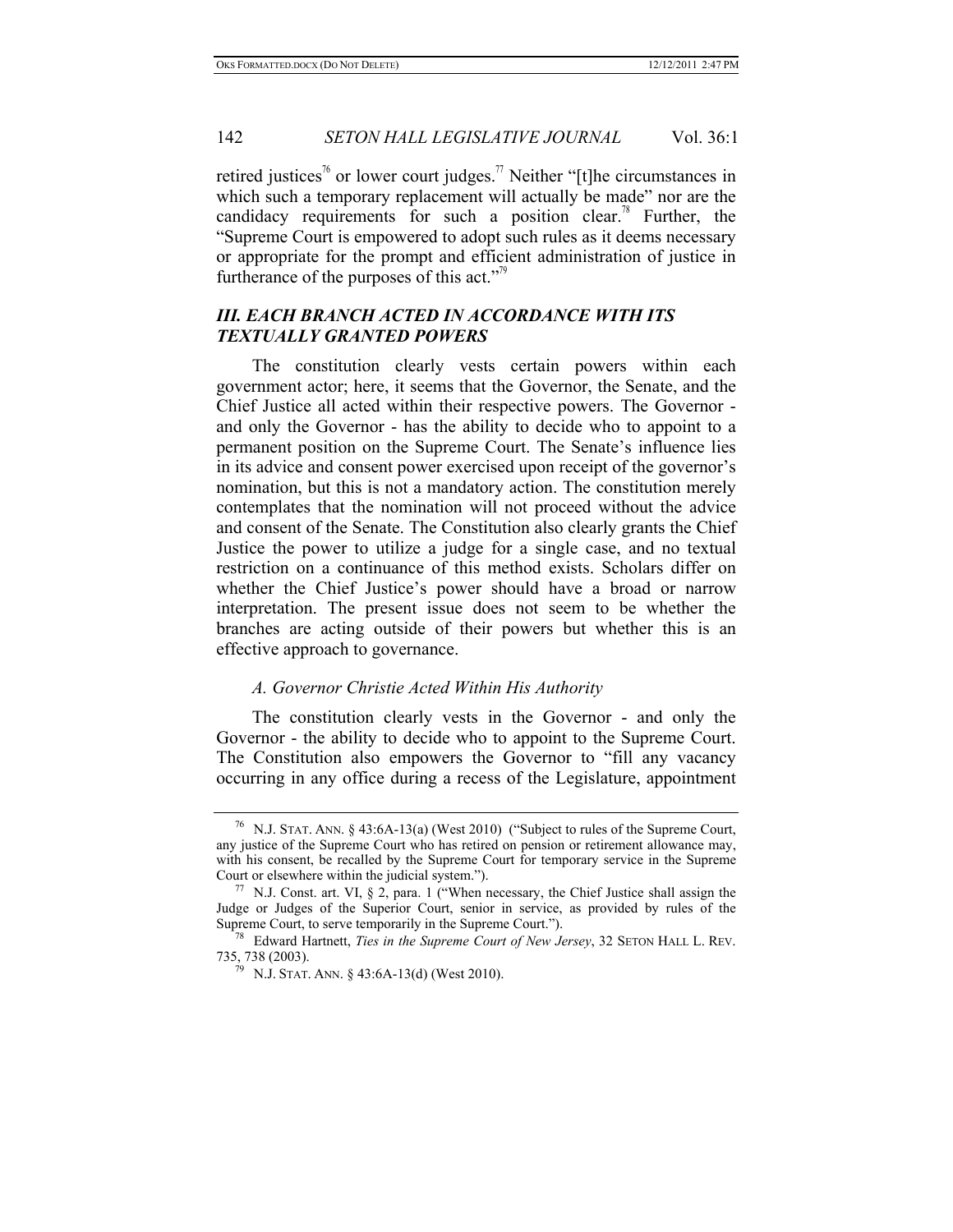to which may be made by the Governor with the advice and consent of the Senate."<sup>80</sup> This is known as the recess appointment power.<sup>8</sup>

Is the Governor within his rights to assert the need for "balance" in the respective roles of our government's three branches? The Governor of New Jersey holds "one of the broadest appointment powers of any chief executive" in the country.<sup>82</sup> Federal recess appointments are not uncommon and occur under constitutional language comparable to that of New Jersey's.<sup>83</sup> This method of judicial appointment and its constitutional provision were adopted directly from the United States Constitution, which provides that the President "shall nominate, and by and with the Advice and Consent of the Senate, shall appoint Judges of the Supreme Court, and all other Officers of the United States, whose Appointments are not herein otherwise provided for, and which shall be established by Law."<sup>84</sup> Under this approach, Governor Christie could have acted during a recess this summer. Alternatively, the Governor could have acted when the Senate adjourned for the year, $\frac{85}{5}$  but he

Power to fill up all Vacancies that may happen during the Recess of the Senate, by granting Commissions which shall expire at the End of their next Session." U.S. CONST. art. II, § 2,

cl. 3. 84 Passaic Cnty. Bar Ass'n v. Hughes, 108 N.J. Super. 161, 169 (N.J. Ch. Div. 1969)<br>(quoting U.S. CONST. art. II, § 2).

<sup>85</sup> Hartnett, *supra* note 60, at 631. *See also Fritts v. Kuhl, 51 N.J.L. 191, 193 (N.J. Sup.* Ct. 1889). The court held that the state's recess appointment clause should be interpreted in light of federal practice:

<sup>80</sup> N.J. Const. art. V, § 1, para. 13. 81 Hartnett, *supra* note 60, at 631 (quoting N.J. Const. art. V, § 1, para. 13). "Such an 'ad interim appointment' expires at the end of the next regular session of the Senate or when a confirmed successor takes office, whichever occurs first. . . . The interim appointment is good until the end of the next regular session of the Senate, unless a successor shall be sooner appointed and qualify . . . This provision is modeled on a similar provision of the U.S. Constitution, and presidents regularly use their power to make recess appointments." *Id.*

<sup>82</sup> Martin, *supra* note 54, at 18-19; Stephen B. Wiley, *Senatorial Courtesy*, 97 N.J. L. J. 65, 65 (1974). Because the governor of New Jersey is the only statewide, state-elected official, he or she has extensive appointment powers, including the power to appoint officials who, in many other states, are popularly elected. *Id.* As previously noted, the governor appoints all judges in the state, except for judges of individual municipalities (who handle essentially nonindictable criminal and quasi-criminal matters, such as motor vehicle and local ordinance violations). *Id.* Although not quite coextensive with the governor's appointment power, the state Senate's corresponding power of advice and consent is also one of the broadest of any state. *Id.* For a discussion of the extensive appointment and other powers of the chief executive in New Jersey, *see* CHARLES E. JACOB, THE GOVERNOR, THE BUREAUCRACY, AND STATE POLICY MAKING, IN POLITICS IN NEW JERSEY 176-78 (Alan Rosenthal & John Blydenburgh eds., 1979).<br><sup>83</sup> Article II, Section 2 of the United States Constitution reads: "The President shall have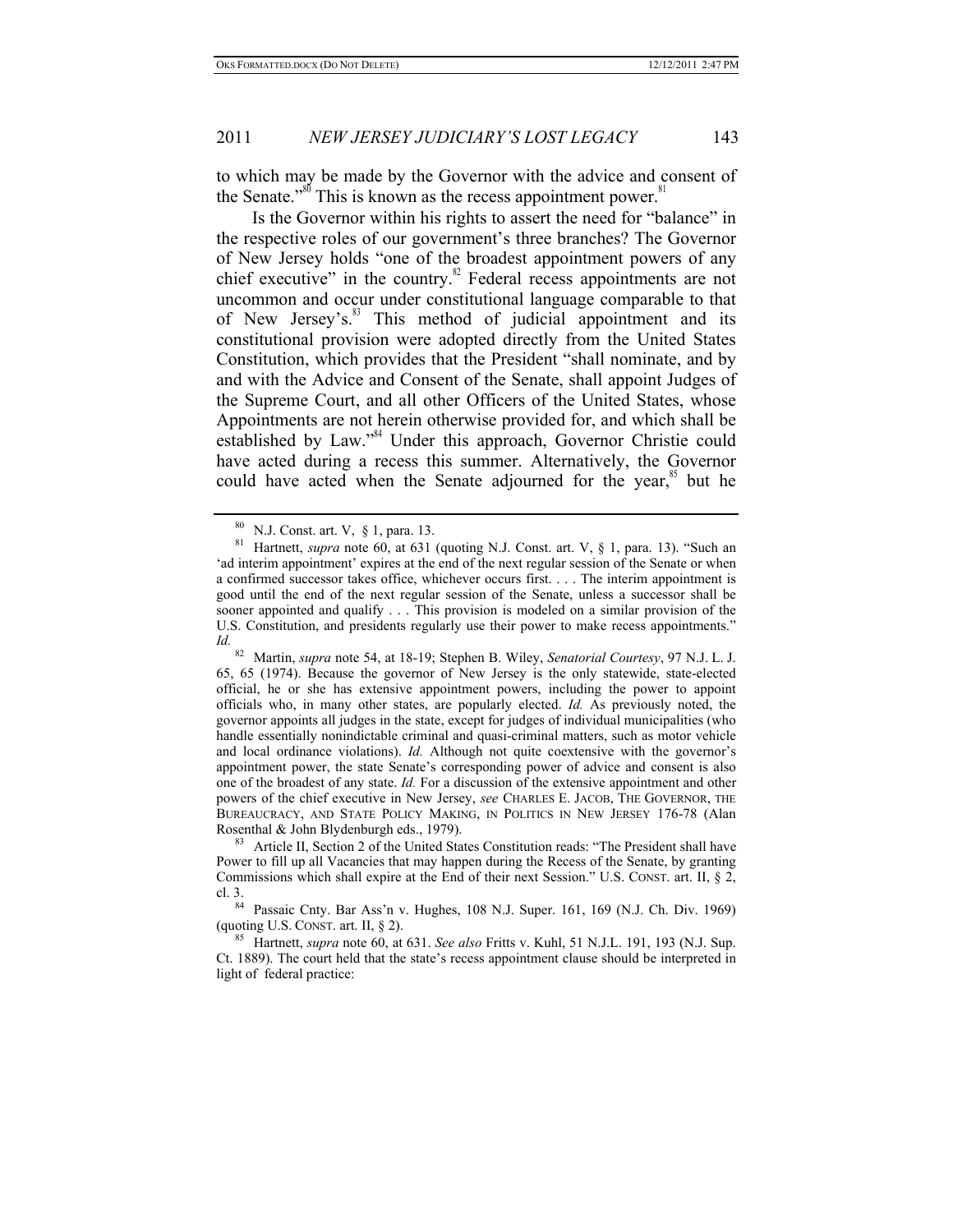declined to do so.

This power allows Governor Christie to reshape the court in his image with new appointments.<sup>86</sup> The Governor, in exercising his or her executive power, has the power to overcome gridlock and prevent complete paralysis.<sup>87</sup> Governor Christie's actions were a poor choice in the exercise of his gubernatorial power, however, because his lack of respect for state tradition led to unnecessary discord among the other branches, state officials, and New Jersey residents.<sup>88</sup>

*Id.*

<sup>86</sup> Pérez-Peña, *supra* note 16*.*

<sup>87</sup> *Fritts*, 51 N.J.L. at 203. The court elaborated on the Governor's executive power, as articulated in Article 5 of the state constitution:

Without detriment to the public, there are times when the legislature is not in session to pass laws, and the courts not in session to interpret and administer them, but it is absolutely necessary that the executive power shall always be capable of exercise. There is no point of time when the governor may not be called upon to enforce the laws, and there should be no time when he is incapable of acting. He cannot exercise all the executive power himself; he must act through the agency of others. He cannot hold the courts or perform the duties required of his appointees. When, therefore, we reflect that that the constitution has most carefully guarded against a vacancy in the office of governor, and vested in him alone the power to appoint certain officers to perform the most essential functions of government, and that upon him alone the duty is imposed to see that the laws are faithfully executed, we must be persuaded that the power conferred was intended to be commensurate with the duty required.

*Id.*

<sup>88</sup> *See* Paras, *supra* note 23 ("Gov. Christie's assault on the independence of the judiciary, a co-equal branch of our government, should be offensive to every lawyer who values separation of powers and who was taught to believe that cases are decided on the facts and the law and not because a judge is afraid that if the governor disagrees with his decision his reappointment will be in jeopardy.").

In order, therefore, to ascertain its true meaning, in accordance with the recognized rules of interpretation, we must seek for the reason and spirit of it, having regard to the effects and consequences of the construction adopted, and the source from which the language employed was derived. Was it intended merely to prevent those offices from remaining vacant, which became so during the recess of the legislature by some casualty, or was it to prevent any of the enumerated offices from remaining vacant during the recess of the senate, without regard to when or how the vacancy occurred? The latter clause of section 2, article 2, of the federal constitution, adopted in 1787, provides that "the president shall have power to fill up all vacancies that may happen during the recess of the senate, by granting commissions which shall expire at the end of their next session.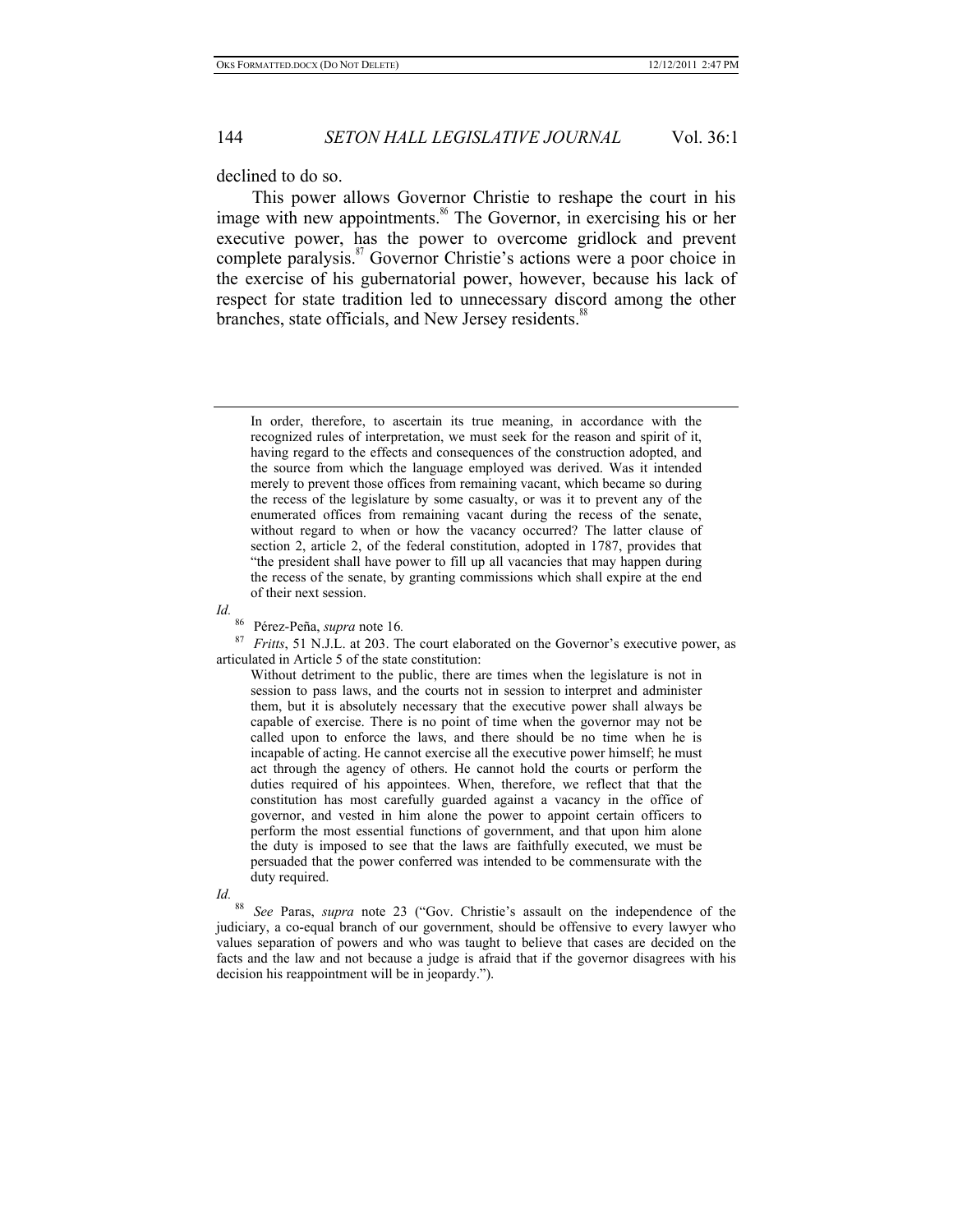#### *B. The Senate Acted Within its Authority*

The Senate's advice and consent power is a "procedural device that the framers of the United States Constitution conceived of as a means to curb the excesses of the executive."<sup>89</sup> The New Jersey Constitution provides that "[t]he Supreme Court shall make rules governing the administration of all courts in the State and, subject to the law, the practice and procedure in all such courts."<sup>90</sup> The clause "subject to the law" grants the Legislature the power of molding procedure.<sup>91</sup> However, when the issue first arose in court, Chief Justice Vanderbilt interpreted the provision to apply only to "substantive law" and not subject to "procedural law."<sup>92</sup>

Senators "could assert that confirmation is an excellent check upon a spirit of favoritism in the President, and would tend greatly to preventing the appointment of unfit characters from State prejudice, from family connection, from personal attachment, or from a view to popularity."<sup>93</sup> The governor's broad appointment power further enhances "[s]enators' concern about placing limits on the appointment power of the executive."<sup>94</sup> The "Senate's confirmation process provides an effective and constitutionally authorized restraint against arbitrary or ill-conceived gubernatorial appointments" as a method of employing the well-recognized constitutional doctrine of checks and balances.<sup>95</sup> Thus, Senators must ensure that nominees are well-qualified and have been nominated on their merits, as opposed to favoritism or for political reasons, for this "noble and essential role."<sup>96</sup>

The state constitution simply suggests that the nomination will not proceed without the advice and consent of the Senate; it does not command that "the Senate 'shall' advise on and consent to an

<sup>&</sup>lt;sup>89</sup> U.S. CONST. art. II, § 2, cl. 2. *See also* Martin, *supra* note 54, at 18.<br><sup>90</sup> N.J. Const. art. VI, § 2, para. 3.<br><sup>91</sup> Wefing, *supra* note 74, at 702-03.<br><sup>92</sup> Id.; Winberry v. Salisbury, 5 N.J. 240, 245 (1950).<br><sup>9</sup> 76 (Jacob E. Cooke ed., 1961)). However, Hamilton also believed that an independent judiciary, protected by life tenure, was the best way to secure a steady "and impartial administration of the laws." *See* ALEXANDER HAMILTON, THE FEDERALIST NO. 78 (Jacob E. Cooke ed., 1961)). 94 Martin, *supra* note 54, at 18-19; Wiley, *supra* note 81, at 65. 95 Martin, *supra* note 54, at 19; *Senatorial Courtesy Commission Report*, reprinted in 99

N.J. L. J. 505, 518 (1976) (noting Senatorial Courtesy Commission's recognition of important constitutional role in maintaining system of checks and balances). 96 Martin, *supra* note 54, at 18-19; Wiley, *supra* note 81, at 71.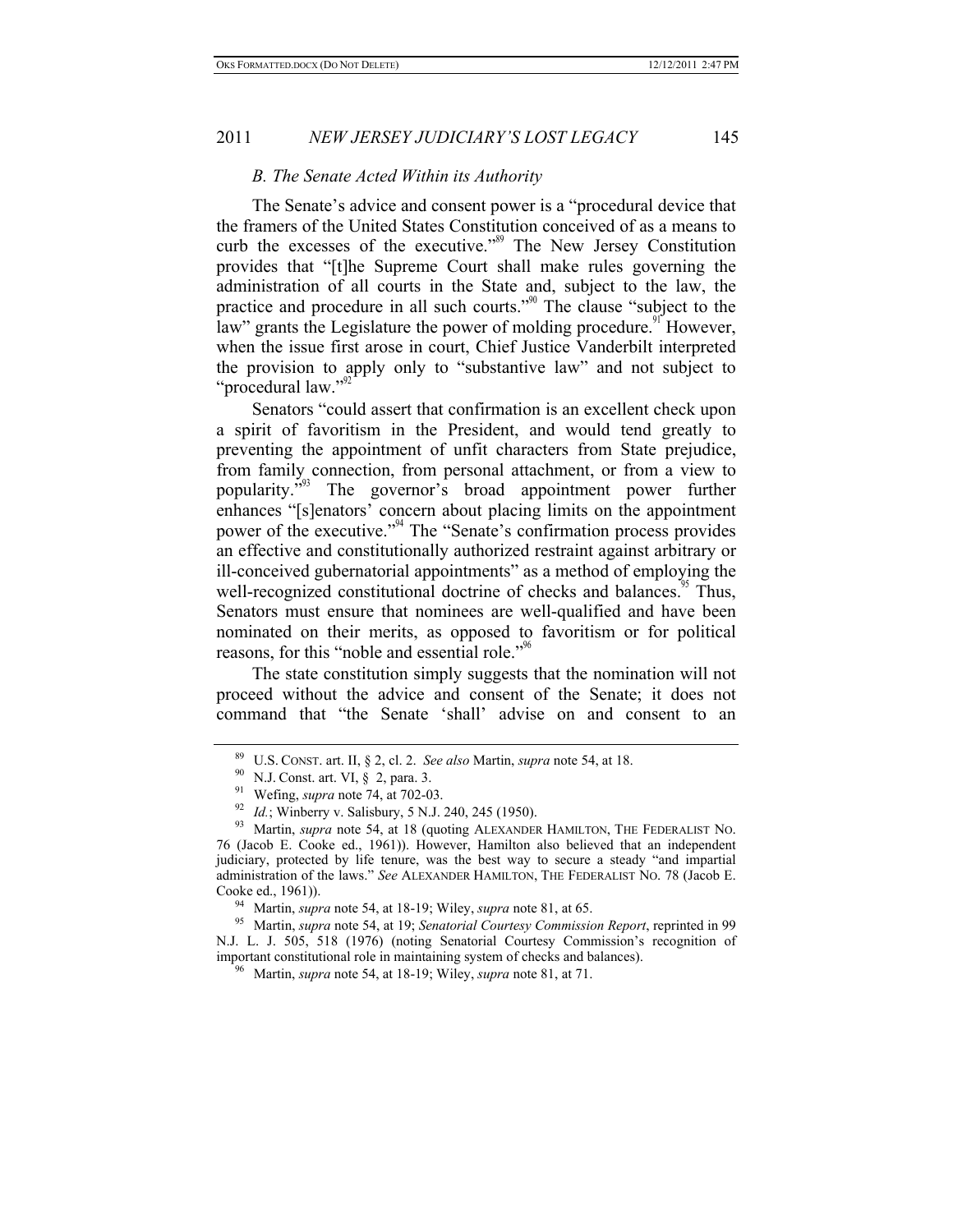appointment."<sup>97</sup> Consistent with the plain language of the constitution, the Senate Rules recognize that the Senate President may prevent the referral of a nomination to the Judiciary Committee.<sup>98</sup> The Rules likewise instruct that without Senate action, a nomination will lapse.<sup>99</sup> The text of the Constitution places restraints on "ordering the Senate to confirm a nomination," just as there is a restraint from "ordering the Governor to submit one."<sup>100</sup> Thus, the Senate acted within its textually granted authority.

#### *C. Chief Justice Rabner Acted Within his Authority*

Efforts to preserve the integrity of the judiciary or to safeguard its independence have led to many state inter-branch issues: "[c]ourts occasionally have been placed in the unenviable position of having to define their own status in the tripartite constitutional scheme . . . [this includes] needing to draw lines of demarcation consistent with accepted conventions and a system of checks and balances."<sup>101</sup> Accusations of judicial overreach and internal clashes result from judicial operations.<sup>102</sup> State courts hold both the burdens and the responsibility "for rulemaking and routine day-to-day management" of the courts.<sup>103</sup> The members of the judiciary specifically "play an active, even aggressive, part in the governance of the state and . . . take a leadership role in legal development."<sup>104</sup>

The Constitution grants the Chief Justice the power to utilize, or "bring up," someone for a single case; yet the Constitution places no

<sup>97</sup> De Vesa v. Dorsey, 134 N.J. 420, 433 (1993). 98 *Id. See* Rules of the Senate, R. 150 (providing that "[w]hen nominations shall be made by the Governor to the Senate, they shall, unless otherwise ordered by the Senate President, be referred to the Judiciary Committee."). 99 *De Vesa*, 134 N.J. at 433. *See* Rules of the Senate, r. 154b (stating that "[a]ll

nominations neither confirmed nor rejected during an annual session of the Senate shall not be acted upon in a subsequent annual session without being again made to the Senate by the

<sup>100</sup> *De Vesa*, 134 N.J. at 433.<br>
<sup>101</sup> Friedelbaum, *supra* note 15, at 1429-30.<br>
<sup>102</sup> *Id.* at 1430.<br>
<sup>103</sup> *Id* 

<sup>104</sup> Wefing, *supra* note 74, at 712. *See also* Michael Booth, *Christie's Ouster of Justice Wallace Tests State Constitution and it Passes*, 200 N.J. L. J. 313, 313 (2010) ("If neither Christie nor the Senate blinks, the Court can carry on business as usual provided its constitutional quorum of five appointed members is maintained.").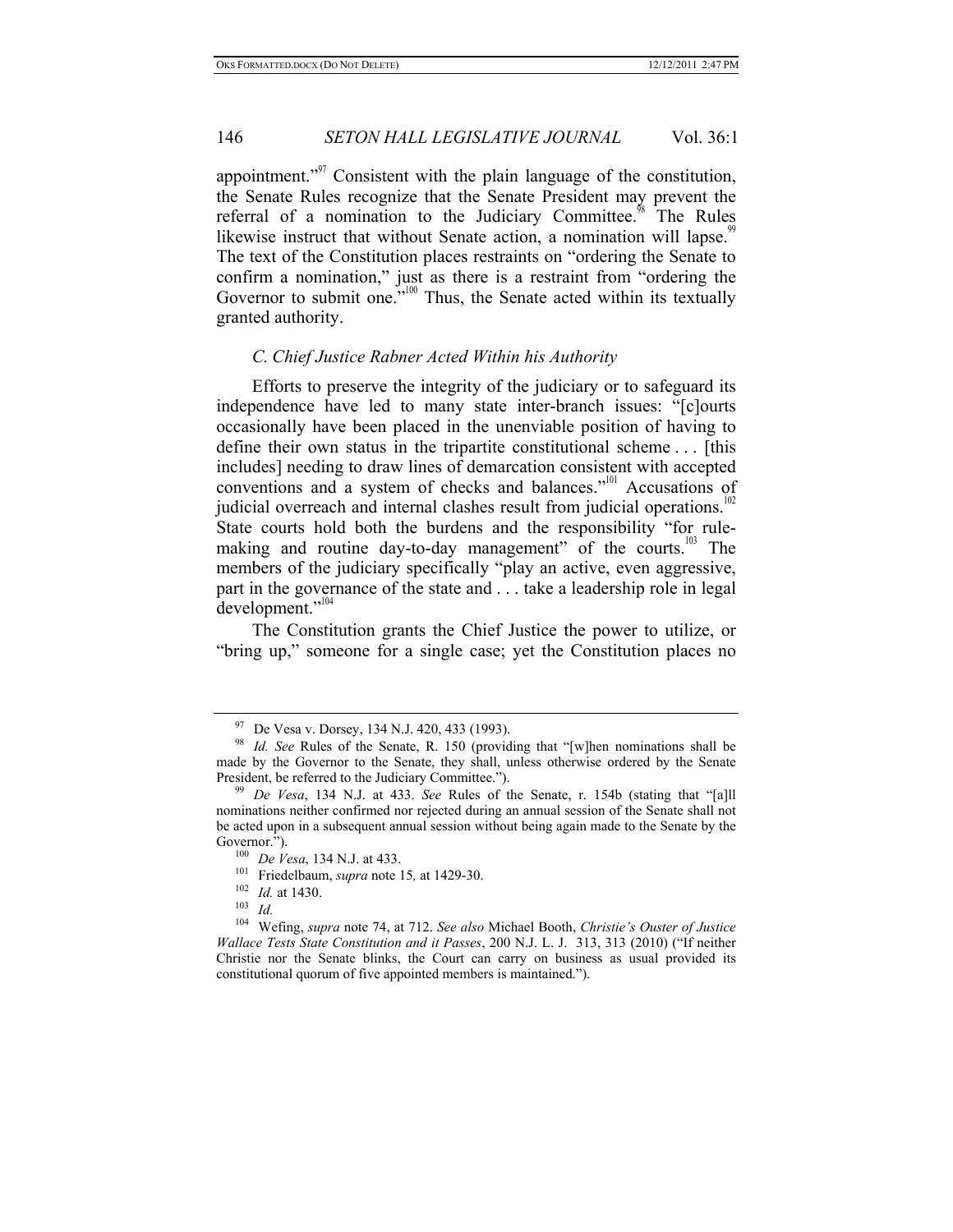textual restriction for a continuance of this method.<sup>105</sup> Chief Justices "have not considered themselves constrained" from making "nonquorum-related assignments" in the past.<sup>106</sup> Because the rule that grants this authority has been established for decades, it constitutes a longstanding, unchallenged gloss on the constitutional language and is therefore entitled to some weight.<sup>107</sup> The provision in New Jersey allowing the Chief Justice to "temporarily assign a judge to sit for an absent member of the Supreme  $\text{Count}^{\cdot,108}$  stands in contrast to the inability of the Supreme Court of the United States "to temporarily replace one of its absent justices."<sup>109</sup> It is unclear, however, when a temporary replacement may be effectuated.<sup>110</sup>

At a minimum, the constitution permits the Chief Justice to assign a Superior Court judge for temporary service on the Court, but it is not clear whether that can be done for a purpose other than to meet the quorum requirement of five justices. As such, it is imperative to clarify whether the Chief Justice is permitted to recall retired Supreme Court justices and temporarily assign them to the Supreme Court, and whether a justice can even "decide cases after reaching the mandatory retirement age of seventy."<sup>111</sup> There are two competing views on this matter.

Under a liberal interpretation, the court rules expressly allow the Chief Justice to utilize lower court and retired justices under a great variety of circumstances. As such, the Chief Justice may do so to "replace a justice who is absent or unable to act, or to expedite the business of the court," circumstances beyond constituting quorum.<sup>11</sup> New Jersey Court Rule 2:13-2 grants the Chief Justice the power to temporarily assign an Appellate Division judge or a retired Supreme Court justice in order to "expedite the business of the court"<sup>113</sup> but does

<sup>105</sup> Gallagher, *supra* note 20, at 553 (quoting Frank Askin, Director of Rutgers Law School-Newark's Constitutional Litigation Clinic, that "I don't know that they can't bring them up for all cases....").<br><sup>106</sup> *Id.* (quoting Robert Williams, Constitutional Law professor at Rutgers Law School-

Camden). 107 *Id.* (quoting Earl Maltz, Constitutional Law professor at Rutgers Law School-

Camden). 108 *See* N.J. Const. art. VI, § 2, para. 1; N.J. STAT. ANN. § 2:13-2 (West 2010); Hartnett,

*supra* note 78, at 738. 109 *Id.*

<sup>&</sup>lt;sup>110</sup> *Id.*<br><sup>111</sup> Hartnett, *supra* note 78, at 741.

<sup>&</sup>lt;sup>112</sup> Gallagher, *supra* note 20, at 553.<br><sup>113</sup> N.J. STAT. ANN. § 2:13-2 (West 2010).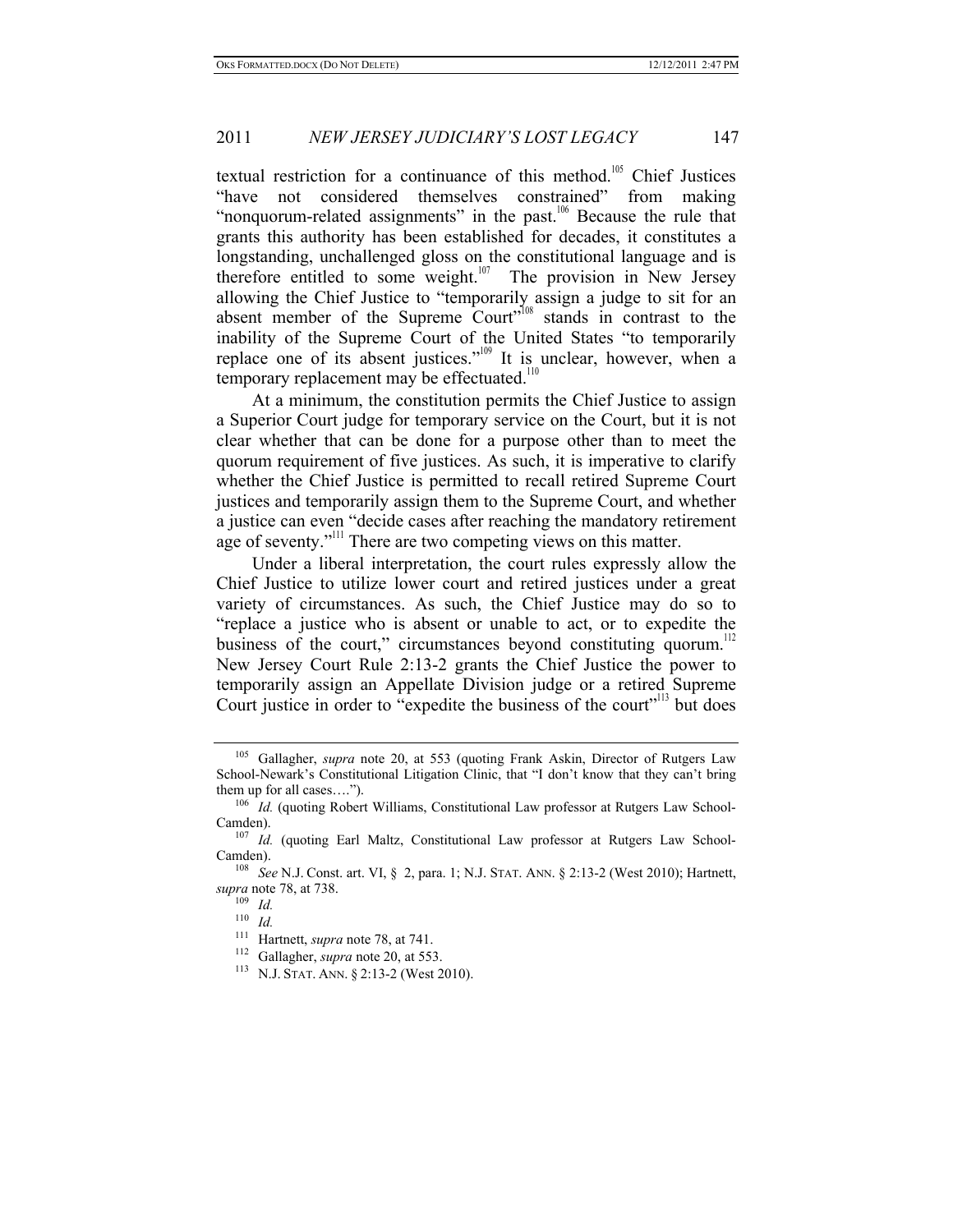not expound on what qualifies as "temporary." Thus, the constitution does not say the temporary assignment power exists only to regain quorum, and this provision authorizes the Court to promulgate rules fleshing out power, which may refer to other unforeseen circumstances. This has potential to implicate the supremacy of the State Constitution, were there a clear constitutional provision on the matter.<sup>114</sup> Section 43:6A-13 allows the Chief Justice to call up retired Supreme Court justices who are not practicing law.<sup>115</sup> The mandatory retirement age<sup>116</sup> does not "prevent the utilization of such senior judges on a special assignment basis" at the direction of the Chief Justice.<sup>1</sup>

Alternatively, the Temporary Assignment Provision can be read as a narrow, mandatory duty only applicable for making quorum; thus, the Chief Justice may not bring the court to seven members.<sup>118</sup> Under this reasoning, a "temporary assignment should be made only when necessary to make a quorum," and the "judge or judges assigned should be senior in service in the Superior Court."<sup>119</sup> Furthermore, the Chief Justice would not have the constitutional authority to fill a court seat on a temporary basis for any reason other than to make quorum.<sup>120</sup> The text, in its context and its implementation for the first two decades of practice under the 1947 Constitution, could be said to support this proposition because the sentence allowing such assignments follows directly after the one stating the five-member quorum requirement.<sup>121</sup> As originally

it under the Constitution, the latter must prevail.").<br>
<sup>115</sup> N.J. STAT. ANN. § 43:6A-13 (West 2010).<br>
<sup>116</sup> N.J. Const. art. VI, § 6, para. 3.<br>
<sup>117</sup> Hartnett, *supra* note 78, at 765; Statement accompanying Assemb. B. No

<sup>118</sup> Hartnett, *supra* note 60, at 631.<br><sup>119</sup> Hartnett, *supra* note 78, at 741, 768.

Not only are both the original and the revised Supreme Court rule consistent with interpreting the temporary assignment provision of the constitution as available only when necessary to make a quorum, but the very change made to the original rule by the revised rule confirms the appropriateness of treating the identical change made by the Judiciary Committee of the convention as stylistic.

*Id*.

<sup>120</sup> Gallagher, *supra* note 20, at 553 (quoting Earl Maltz, Constitutional Law professor at Rutgers Law School-Camden) ("Based on the language of Article VI, it 'doesn't say if the seat is vacant for a while that the Chief Justice can appoint someone."").<br><sup>121</sup> Gallagher, *supra* note 20, at 553 ("The rule, which would appear to allow Chief

Justice Stuart Rabner to name a interim justice, is not valid because it goes beyond what the

<sup>114</sup> George Siegler Co. v. Norton, 8 N.J. 374, 380-81 (1952) ("Where a statute, wholly procedural in its operation, is in conflict, either directly or by necessary implication, with a rule of procedure promulgated [by the Supreme Court] pursuant to the authority delegated to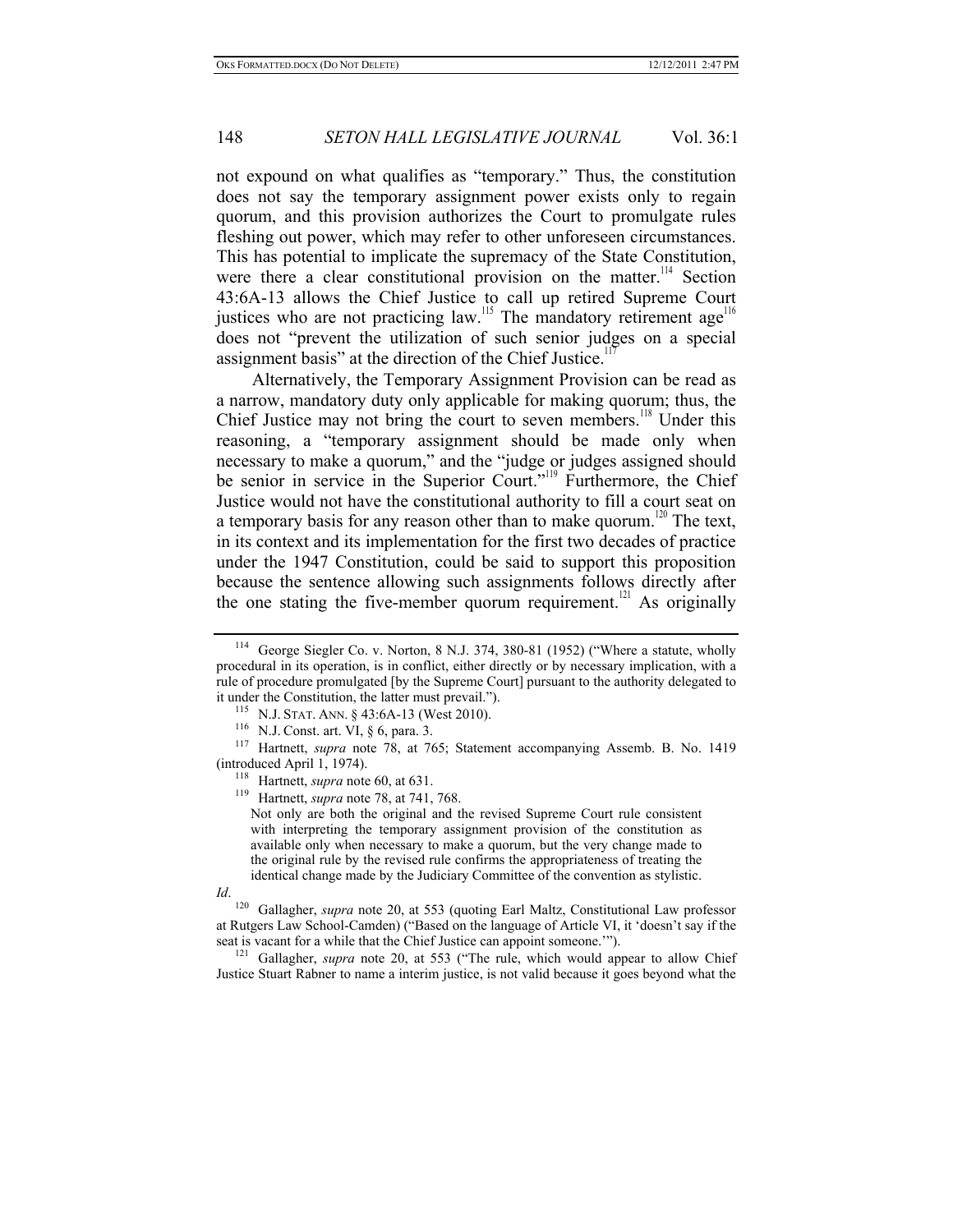drafted, the paragraph specifically referred to using the power when necessary to make quorum, and the paring of the quorum reference from the final version was a stylistic change.<sup>122</sup> Also, Court Rule 2:13-2 first included "language about replacing absent justices and expediting court business" in 1967, but "the provision allowing appointment of retired justices" was not added until  $1978$ <sup>123</sup>

New Jersey later adopted the requirement that justices do not receive tenure until they are reappointed, which could be interpreted to indicate that the framers "intended to permit the Governor and the Senate to consider the justices' judicial decisions before reappointment."<sup>124</sup> Thus, based in part on its history, the constitution does not allow the Chief Justice to fill the vacancy as he chooses.<sup>125</sup> Furthermore, the constitution only authorizes temporary usages of senior Superior Court judges.<sup>126</sup> Since 1971, justices have "participated in cases after retirement, ostensibly on the ground that the case was argued and submitted prior to retirement,"  $127$  but there is no provision expressly allowing retired justices to be called up for any duties beyond completing their work in progress.

Moreover, it could be said that this rule should be applied narrowly because it is wrong to allow the Supreme Court to take license with the constitution, particularly with those provisions designed to cabin its own members' power.<sup>128</sup> The Chief Justice would essentially be granted "unfettered authority" if he or she were allowed to make "temporary assignments for nonquorum purposes, such as expediting court business as the rule states. $v^{129}$  Accordingly, the Governor and Senate are

Constitution allows…Instead, it is Gov. Chris Christie who has the constitutional power to fill the seat temporarily through a recess appointment.").<br>
<sup>122</sup> Hartnett, *supra* note 60, at 631.<br>
<sup>123</sup> Gallagher, *supra* note 20, at 553.<br>
<sup>124</sup> Wefing, *supra* note 74, at 712.<br>
<sup>125</sup> See N.J. Const. art. VI, § 2,

<sup>(&</sup>quot;Adopted in 1947, it reads: 'Five members of the court shall constitute a quorum. When necessary, the Chief Justice shall assign the Judge or Judges of the Superior Court, senior in service: as provided by rules of the Supreme Court, to serve temporarily in the Supreme Court.'"). 126 N.J. Const. art. VI, § 2, para. 1. ("When necessary, the Chief Justice shall assign the

Judge or Judges of the Superior Court, senior in service … to serve temporarily in the Supreme Court."). *See also* Hartnett, *supra* note 60, at 631 (quoting N.J. Const. art. VI, § 2, para. 1).<br><sup>127</sup> Hartnett, *supra* note 78, at 766.<br><sup>128</sup> Hartnett, *supra* note 60, at 761.<br><sup>129</sup> Gallagher, *supra* note 20, at 553 (quoting Earl Maltz, Constitutional Law professor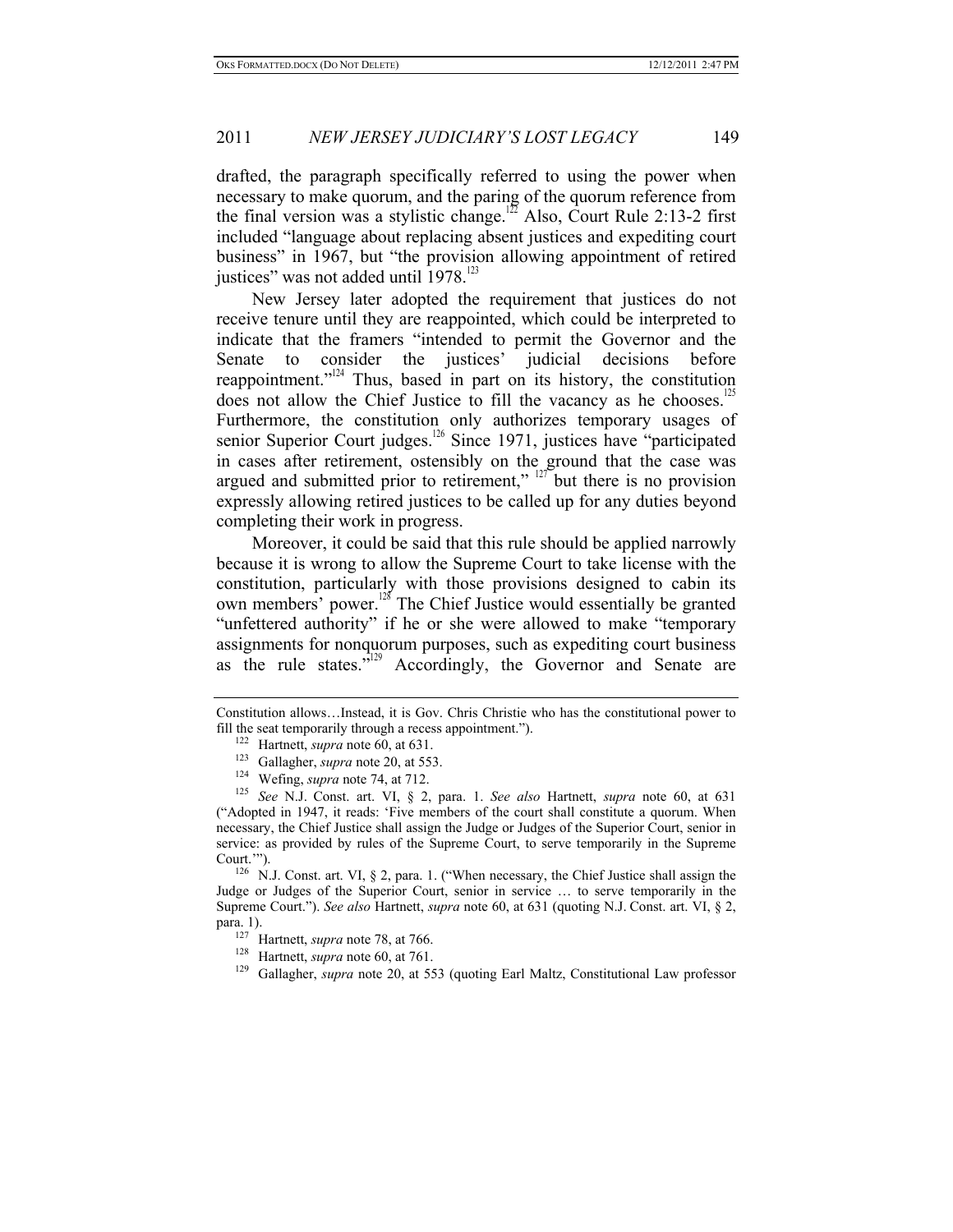responsible for filling the Supreme Court bench, not the judges.<sup>130</sup>

# *IV. EACH BRANCH ACTED WITH POOR FORESIGHT BECAUSE THE POLITICAL REPERCUSSIONS HAVE DAMAGED AND COULD CONTINUE TO CAUSE GREATER DAMAGE TO THE NEW JERSEY POLITICAL SYSTEM*

The three branches of the New Jersey political system each acted within their textual authority; however, in doing so, each branch failed to take into account the best interests of the state, especially the court system. There is simply no question about the intent of the framers of the Constitution: reappointment would be denied only when a judge was deemed unfit, a standard that ensured the independence of the state's judiciary. Governor Richard J. Hughes, who was involved in the 1947 Constitutional Convention, stated that "the purpose of the reappointment process was only to exclude someone who had turned out to be incompetent and was not intended to allow any consideration of a judge's judicial opinions."131 That standard, embraced and followed for almost seventy years, is imbued with constitutional value.<sup>132</sup> No governor before now sought to control the third branch of government through the reappointment process; the threat to the New Jersey Judiciary and overall state system will inevitably suffer because of the Governor's actions.

# *A. The Current Situation in New Jersey Represents a Classic Case of Separation of Powers with the Three Co-Equal Branches of Government at Odds with Each Other, Thereby Threatening Judicial Independence*

The state constitution employs the separation of powers doctrine as a means of distinguishing between the three branches of government.<sup>133</sup> There exists an underlying general recognition that this tripartite system "was intended to allocate to the political branches of government a

at Rutgers Law School-Camden).<br>
<sup>130</sup> Hartnett, *supra* note 78, at 631.<br>
<sup>131</sup> Wefing, *supra* note 74, at 712-713 (quoting John B. Wefing, *Richard J. Hughes--*<br> *Public Servant*, 23 SETON HALL L. REV. 411, 415 (1993)).

<sup>&</sup>lt;sup>132</sup> Statement by Retired Justices of the New Jersey Supreme Court, *supra* note 9.<br><sup>133</sup> N.J. Const. art. III, § 1, para. 1. (stating that the "powers of the government shall be divided among three distinct branches, the legislative, executive, and judicial. No person or persons belonging to or constituting one branch shall exercise any of the powers properly belonging to either of the others, except as expressly provided in this Constitution.").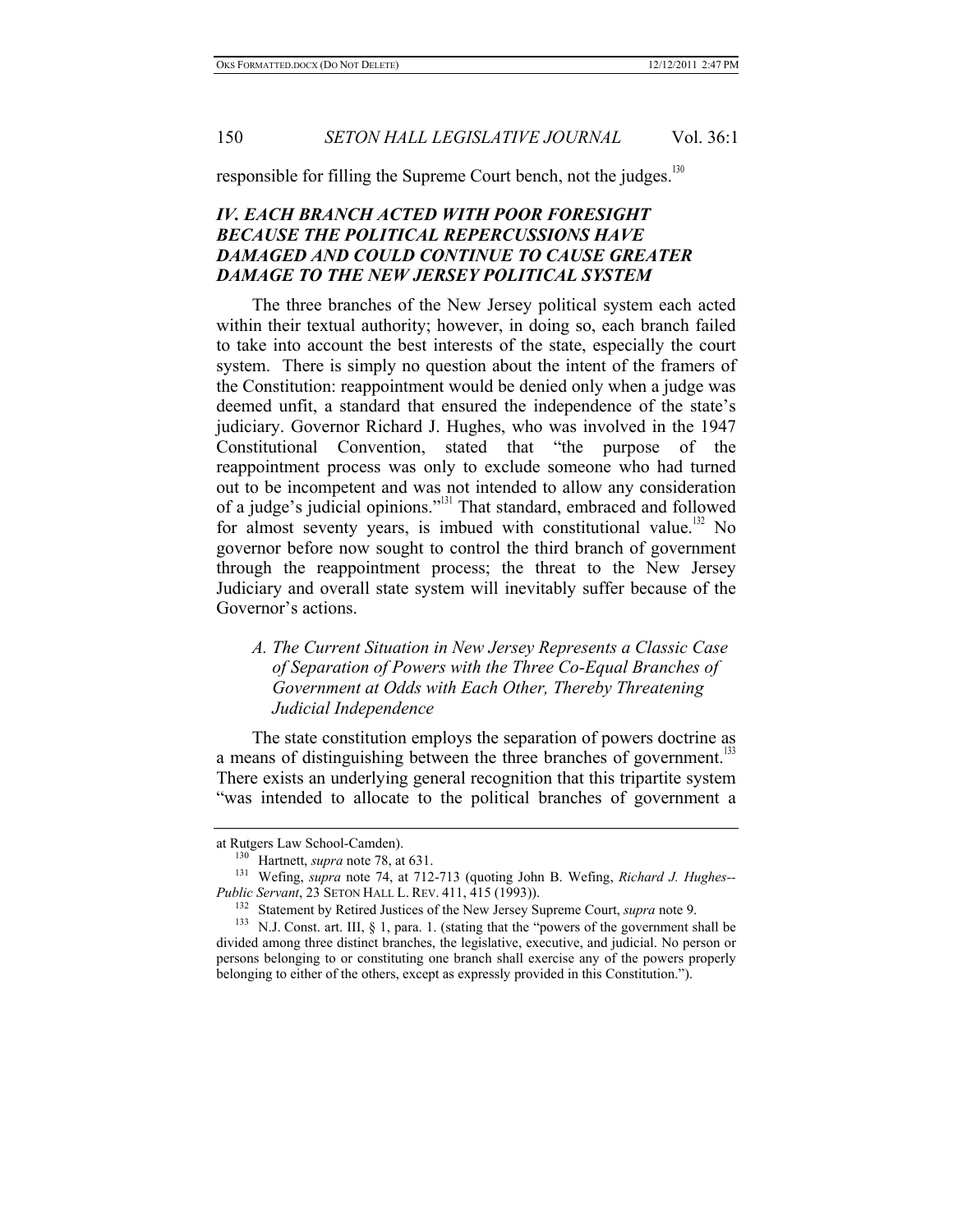competence to reach ultimate decisions and to engage in practices that are not subject to judicial supervision or review."<sup>134</sup> The "exercise of separated power" by the three branches is complimented and mediated by a system of checks and balances that has the potential to intermingle the powers of one branch with another.<sup>135</sup> Thus, counter-balancing devices guard against an excessive accumulation of power in any one branch, while "the rigors of separation are qualified and government is more workable."<sup>136</sup> Because this framework is "beset by incongruities and confining modifiers," the separation principle has evolved and resolved a commingling of responsibilities.<sup>1</sup>

Despite this framework's protection, the separation of powers of the three branches of New Jersey's government is in jeopardy. Each branch is attempting to usurp power from one another, instead of working together and utilizing each other to reach a positive result. Here, the system of checks and balances is successfully limiting any one branch from gaining complete control: the Governor is asserting control over the court by using his appointment power; the Senate is defiant regarding its decision to not affirm the governor's nomination; and the Court is utilizing judges as it sees fit. However, this excessive entanglement is not what the framers of the 1947 Constitution envisioned; these separate branches should be working through conflict, rather than exacerbating it.

The independence of courts holds a special place in the institution of American government, $138$  as there is a "fundamental relation between the quality of judges and the proper administration of justice.<sup> $5139$ </sup> The maintenance of judicial independence was of primary concern in the late eighteenth century when Alexander Hamilton "warned of the 'natural feebleness of the judiciary'" and of the "need to ensure that courts are not overawed by the other branches," and that concern remains the same

<sup>134</sup> Passaic Cnty. Bar Ass'n v. Hughes, 108 N.J. Super. 161, 167 (N.J. Ch. Div. 1969). 135 Friedelbaum, *supra* note 15, at 1422. *See* PROXIMATE SOLUTIONS: CASE-PROBLEMS

IN STATE AND LOCAL GOVERNMENT 150-206 (G. Theodore Mitau & Harold W. Chase eds.,

<sup>1964) (</sup>providing brief case excerpts of state delegation issues). 136 Friedelbaum, *supra* note 15, at 1422. PROXIMATE SOLUTIONS, *supra* note 137, at

<sup>&</sup>lt;sup>137</sup> Friedelbaum, *supra* note 15, at 1422.<br><sup>138</sup> *Id.* at 1441-42. *See also* Maryellen Fullerton, *No Light at the End of the Pipeline: Confusion Surrounds Legislative Courts*, 49 BROOK. L. REV. 207, 212 (1983) ("This function of judicial independence plays an important role in the overall constitutional structure."). 139 ARTHUR VANDERBILT, MINIMUM STANDARDS OF JUDICIAL ADMINISTRATION 3 (1949).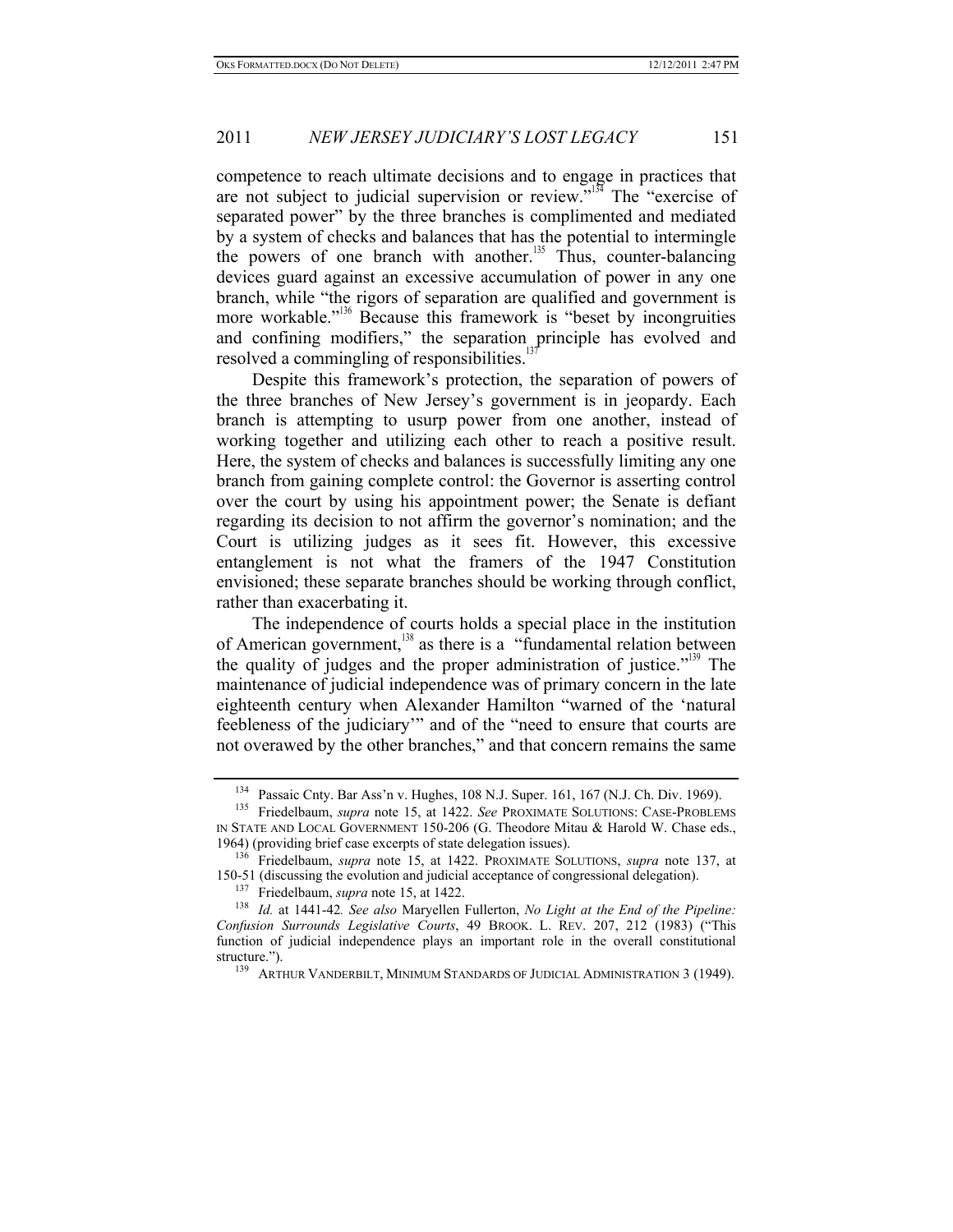today.<sup>140</sup>

The method of appointment is "the most important factor supporting the independence of the Judiciary."<sup>141</sup> With the advice and consent of the senate, the governor appoints members of the judiciary for a seven-year term.<sup>142</sup> Reappointment uses the same system, and if the Governor reappoints the justice, the justice remains on the court until the mandatory retirement age of seventy.<sup>143</sup>

A "system of appointment rather than election" allows for a more independent judiciary.<sup>144</sup> Only nine states, including New Jersey, lack any election element within the judicial appointment process.<sup>145</sup> The large majority of states that "have appointment by the Governor for the initial selection include a retention election," and many more "have partisan or non-partisan elections.<sup>146</sup> While in a sense more democratic, those systems have the tendency to impede the judiciary's independence." $147$  The founders understood "the importance of strong, co-equal branches of government to best serve the people of [the] State [and] those guiding principles remain vital today."

An independent judiciary is necessary to our form of government, and no judge should have to fear that the outcome of a specific case will be used as a standard for reappointment.<sup>149</sup> Citizens who turn to the courts for relief are entitled to have their cases resolved by impartial judges who focus only on the evenhanded pursuit of justice. Litigants

<sup>147</sup> *Id.*

<sup>140</sup> Friedelbaum, *supra* note 15, at 1430-31 (quoting ALEXANDER HAMILTON, THE FEDERALIST NO. 78, at 523 (Jacob E. Cooke ed., 1961)).<br><sup>141</sup> Wefing, *supra* note 74, at 714.<br><sup>142</sup> *Id.*<br><sup>143</sup> *Id.* (Justices after retirement can be recalled but do not serve on the Supreme Court).

<sup>&</sup>lt;sup>144</sup> *Id.* at 715 ("It is not surprising that the New York and the New Jersey state courts are activist bodies. Their judges are appointed by the Governor, not elected, and that offers them some protection from irate voters." W. John Moore, *In Whose Court*?, 23 NAT'L J. 2396 (1991). 145 Wefing, *supra* note 74, at 714. 146 *Id.*

<sup>&</sup>lt;sup>148</sup> Statement of Chief Justice Stuart Rabner issued to all justices and judges of New Jersey. Evan H. Krinick, *Governor's Replacement of Justice Wallace Bucks More Than Half a Century of Constitutional Tradition*, 200 N.J. L. J. 329, 329 (2010).<br><sup>149</sup> Chief Justice Rabner said, in a statement to justices and judges, "[w]e have entered a

phase when judges of this state may begin to fear political retribution depending on how they decide a case." Editorial, *Justice John E. Wallace OUSTED*, *supra* note 21; *Battle over Justice John Wallace puts a lot at risk*, THE STAR LEDGER EDITORIAL PAGE (May 17, 2010, 6:56 PM), http://blog.nj.com/njv\_editorial\_page/2010/05/post\_8.html.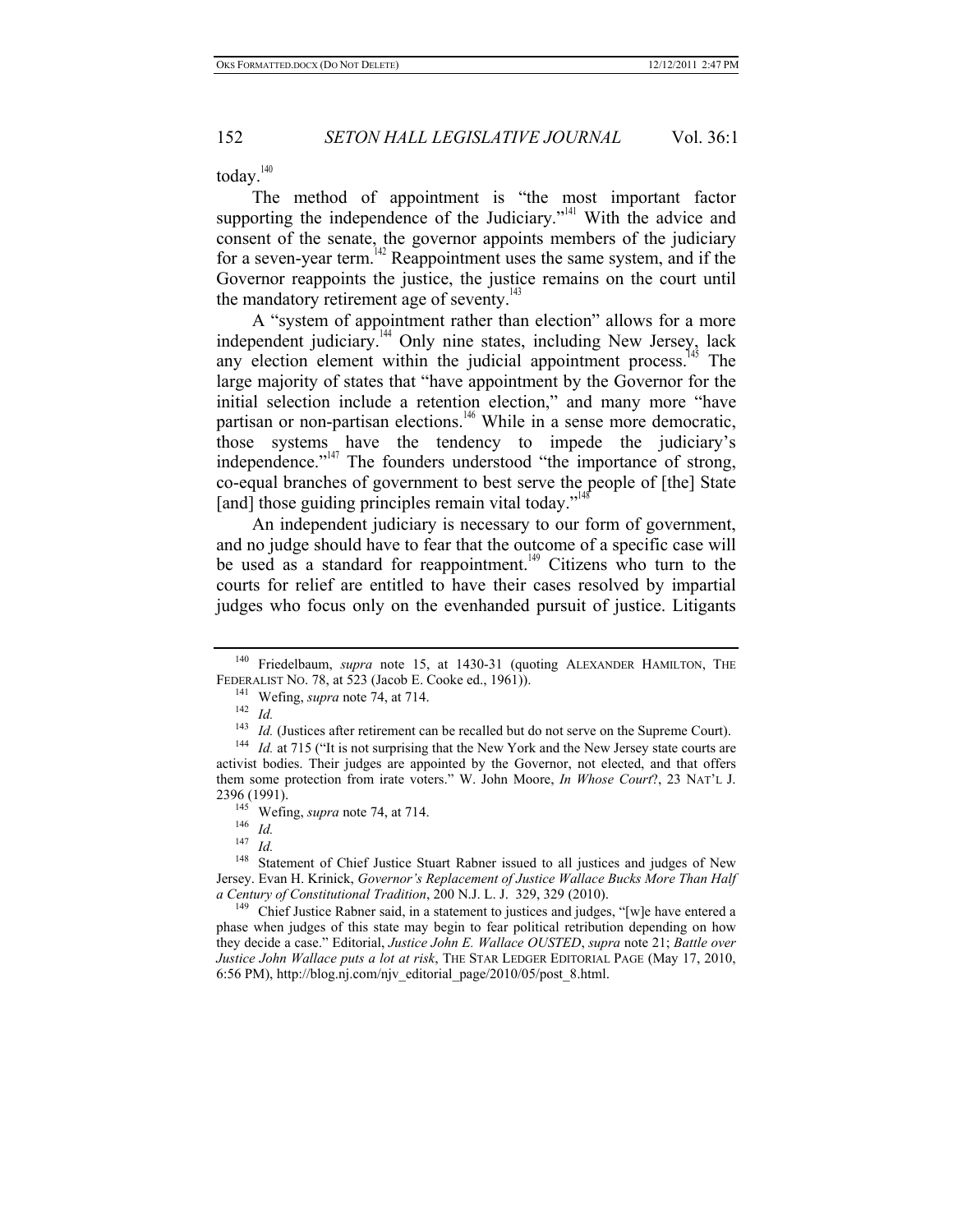should never have to worry that a judge may be more concerned about how a decision could affect his or her appointment.<sup>150</sup> Contrarily, proper considerations of judicial restraint should require that every judge think about each decision in the context of its impact on the state's system of government and whether it will serve to undermine the respect and deference that is required for a court to be truly independent.

Judicial independence is a democratic precept that is "critical to maintain the rule of law, unaffected by political concerns."<sup>151</sup> The framers of the 1947 constitution intended to create a "powerful, independent judiciary, free to interpret the law using its best judgment without regard to the political considerations of the moment;" this independence reinforces "protections for individual rights and acts as a check on the worst" temptations of democracy. $152$ 

# *B. These Actions Threaten Legitimacy and Have Politicized the Court*

Governors generally select justices with their same ideological viewpoints.<sup>153</sup> But how deeply has Governor Christie's decision shaken the pillars of the state's legal establishment? Not only has his decision been a "radical and unprecedented assault on judicial independence, [but i]t sets a precedent that will allow governors of both parties eventually to reduce the Court to a body of temporary appointees with membership fluctuating in accord with the political cycle."<sup>154</sup> Governor Christie is sending the message that "there will be no judicial independence during his administration" unless things are done his way.<sup>155</sup> He argued that if justices fear not getting reappointed, then "they care more about keeping their job than doing their job."<sup>156</sup> Nevertheless,

<sup>150</sup> *Justice John E. Wallace OUSTED: Anne M. Patterson Picked to Replace Only Black Justice on NJ Supreme Court by Chris Christie*, HUFFINGTON POST (May 14, 2010), *available at* http://www.huffingtonpost.com/2010/05/04/justice-john-e-wallace-

ou\_n\_562640.html. 151 Statement of Chief Justice Stuart Rabner, *supra* note 149; Krinick *supra* note 149, at 329.<br>
<sup>152</sup> Editorial, *Judicial Independence*, 200 N.J. L. J. 334, 334 (2010).<br>
<sup>153</sup> Wefing, *supra* note 74, at 723.<br>
<sup>154</sup> Editorial, *Judicial Independence*, supra note 152, at 334.<br>
<sup>155</sup> Robert A. Fall, J.S.C. (Ret.

*Justice's Record, Says Former Judge*, 200 N.J. L. J. 401, 401 (2010). 156 *Christie: Justices Too Concerned With Keeping Jobs Shouldn't Be on Court*, 200

N.J. L. J. 393, 393 (2010).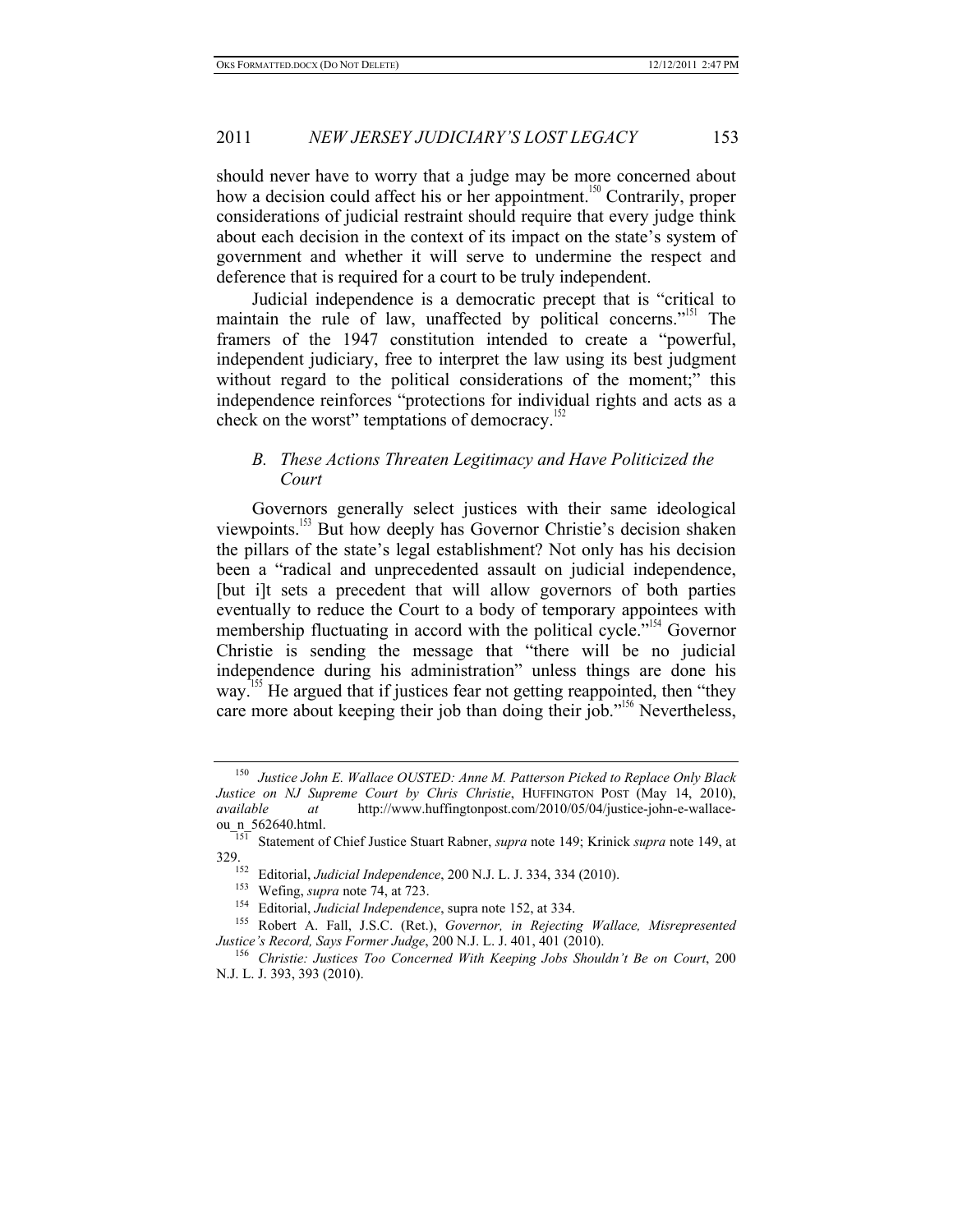justices must be permitted to adjudicate without fear of retaliation.<sup>157</sup>

Politically critical cases will "inevitably come before the Supreme Court."<sup>158</sup> Rampant discretion "in choosing a lower court judge to fill an ad hoc vacancy" will certainly diminish respect for the court and could lead to discord among current justices.<sup>159</sup> For example, on December 10, 2010, Justice Roberto Rivera-Soto issued an opinion calling the length of Judge Stern's temporary assignment unconstitutional.<sup>160</sup> Explaining why he was not taking part in the unrelated ruling on a racial discrimination case, Justice Rivera-Soto wrote that he would abstain from all decisions as long as Judge Stern was on the Court.<sup>161</sup> Justice Rivera-Soto reasoned that "any such assignment at this juncture simply is not necessary" because the Court had a quorum.<sup>162</sup> Senate President Sweeney called on Justice Rivera-Soto to resign.<sup>163</sup> Justice Helen E. Hoens of the Supreme Court wrote that she, too, had "grave reservations

the reason for his abstention:

Today, while constituted as one Chief Justice, five Associate Justices and a Judge of the Appellate Division selected unilaterally by the Chief Justice, the Court has rendered a decision in this matter. The Court as so constituted is unconstitutional and its acts are ultra vires for three principal reasons. First, the Constitution allows the assignment of a Superior Court Judge to serve on the Supreme Court only when necessary, and any such assignment at this juncture simply is not necessary. Further, the methodology this Court has adopted for the selection of who is to serve on assignment to the Supreme Court does not comport with the clear constitutional mandate. Finally, the assignment of a Superior Court Judge to serve on this Court to fill a vacancy resulting from a political impasse between the Executive and the Legislative Branches thrusts the Judiciary into that political thicket, all the while improperly advancing one side's views in preference over the other's. For each of those reasons, I abstain. 162 *Id.* at 354. 163 Richard Pérez-Peña, *Appointment Fight Divides Judges*, N.Y. TIMES, Dec. 10, 2010,

at A19.

<sup>157</sup> Henry Gottlieb, *N.J. Governor Rebuffs Former Justices' Request That He Rethink Ouster of High Court Judge*, 200 N.J. L. J. 313, 313 (2010) (quoting retired justices: Former Chief Justices Deborah Poritz and James Zazzali and Associate Justices Robert Clifford, James Coleman Jr., Gary Stein, Marie Garibaldi, Alan Handler and Stewart Pollock).<br>
<sup>158</sup> Hartnett, *supra* note 78, at 760.<br>
<sup>159</sup> *Id.*<br>
<sup>160</sup> Henry v N I Den't of Human Servs 204 N I 320, 354-72 (2010) (Rivera-

Henry v. N.J. Dep't of Human Servs., 204 N.J. 320, 354-72 (2010) (Rivera-Soto, J. abstaining). Justice Rivera-Soto then stated that he would "cast a substantive vote in every case in which the judge of the Superior Court temporarily assigned to serve on the Supreme Court participates except for those in which the temporarily assigned judge casts a vote that affects the outcome of the case." Hopewell Valley Citizens' Group, Inc. v. Berwind Prop. Group Dev. Co., L.P., 204 N.J. 569, 587 (2011) (Rivera-Soto, J., dissenting). 161 *Henry*, 204 N.J. at 354 (Rivera-Soto, J. abstaining). Justice Rivera-Soto explained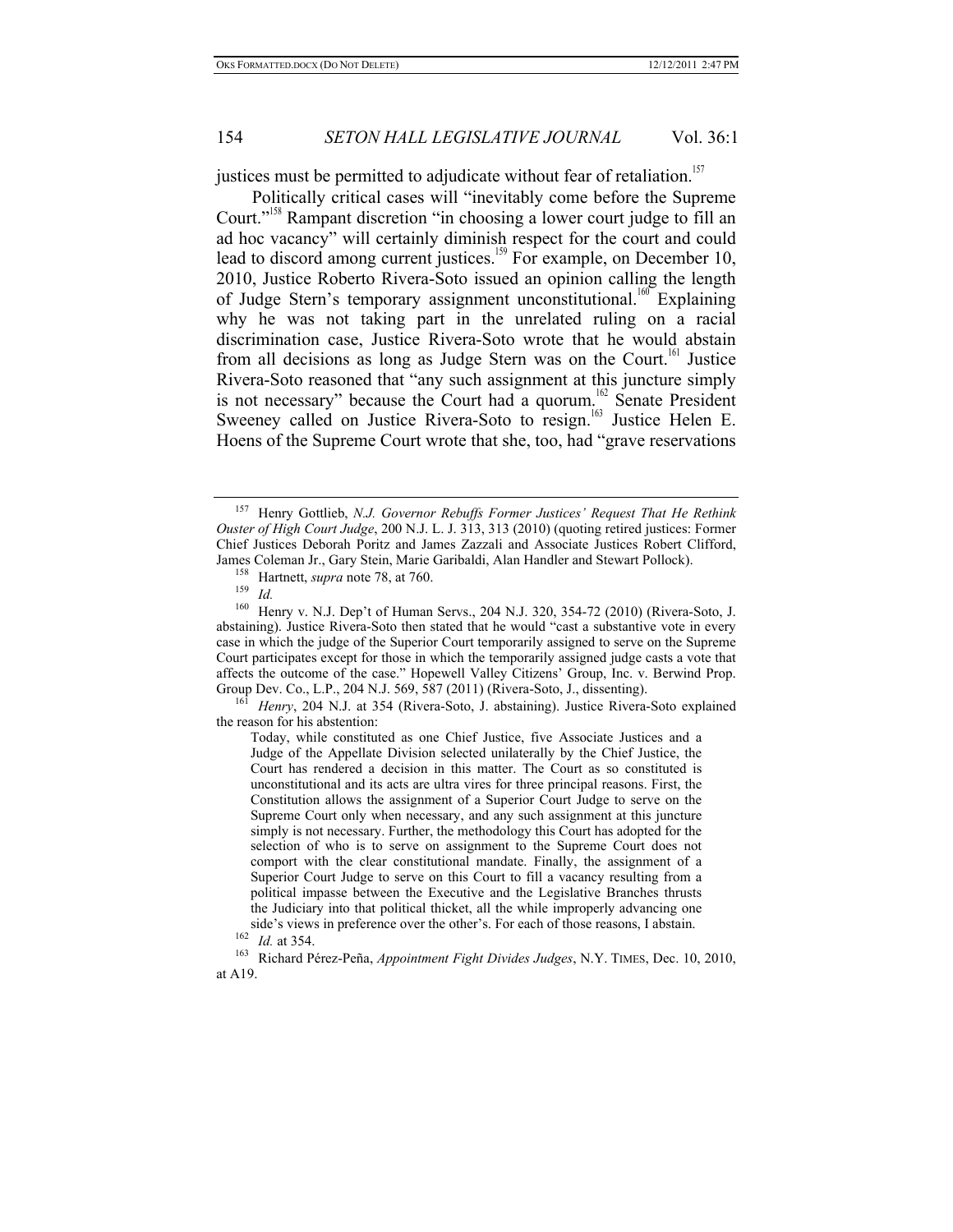about the temporary appointment but did not formally oppose it."<sup>164</sup> After an extended period of refusal, Justice Rivero-Soto voted on a case, an act which seemed to attract more criticism than his initial protest; critics argued that he came and went as he pleased, with little regard for the integrity of the justice system.<sup>165</sup>

In *Lewis v. Harris*,<sup>166</sup> Chief Justice Rabner and Justices Rivera-Soto and Hoens, who all face renomination and reconfirmation, $167$  voted to deny the motion to recognize same-sex marriage in New Jersey.<sup>168</sup> The dissents came from three justices tenured until mandatory retirement at age seventy: Virginia Long, Jaynee Lavecchia and Barry Albin.<sup>169</sup> The majority recognized that this case raised a matter of "general public importance" and "constitutional significance,"<sup>170</sup> yet nothing resulted because a majority of four votes were required to grant the motion. Assemblyman John McKeon said that "he did not want to besmirch the integrity of the court," but "when split rulings are handed down in this manner, it is inevitable that individuals would be left with the view that

 $\frac{164}{165}$  *Id.* 

Democrats, already enraged by Rivera-Soto's earlier decision to abstain, renewed calls for him to step down. "This is as bad as it could get…[h]e is making a mockery out of his position as justice of the New Jersey Supreme Court and putting himself above the law, as he alone determines. . . . Sen. Raymond Lesniak (D-Union), one of the justice's harshest critics, called the decision 'bizarre.'" Chris Megerian, *N.J. Supreme Court Justice Rivera-Soto Tempers Stance on Abstention,* NJ.COM (Jan. 13, 2011, 6:00 AM),

<sup>&</sup>lt;sup>166</sup> 202 N.J. 340 (2010). <sup>167</sup> Chief Justice Rabner's and Justice Hoens's terms will expire before 2014; Justice  $\frac{167}{167}$ Long will reach mandatory retirement in 2012. *Supreme Court of New Jersey: Supreme Court Justices' Biographies*, NEW JERSEY COURTS ONLINE (2011), http://www.judiciary.state.nj.us/supreme/index.htm (last visited Aug. 26, 2011). 168 *See generally* Lewis v. Harris, 202 N.J. 340 (2010). The claimants in Lewis v. Harris

motioned for review pursuant to Rule 1:10-3 ("motion in aid of litigants rights"), which, if granted, would bypass the trial stage. If such a motion were granted, the Supreme Court would have granted expedited review to the case arguing for same-sex marriage, but the motion itself does not mean that same-sex marriage would be recognized by granting the motion. 169 *See generally id*. *See also* Matt Friedman, *N.J. Supreme Court Declines to Hear Gay* 

*Marriage Case Filed by 6 Same-sex Couples*, NJ.COM (Jul. 27, 2010, 6:49 AM), http://www.nj.com/news/index.ssf/2010/07/nj\_supreme\_court\_declines\_same.html.

Legislators who raised the issue of whether at least three members of the court might have been afraid to touch the gay marriage case because Christie can remove them by appointing other justices. Bob Braun, *N.J. Supreme Court's refusal to hear gay marriage case raises question of Christie's influence*, NJ.COM (Aug. 16, 2010, 10:35 AM), http://blog.nj.com/njv\_bob\_braun/2010/08/nj\_supreme\_court\_justices\_who.html. 170 *Lewis*, 202 N.J. at 341.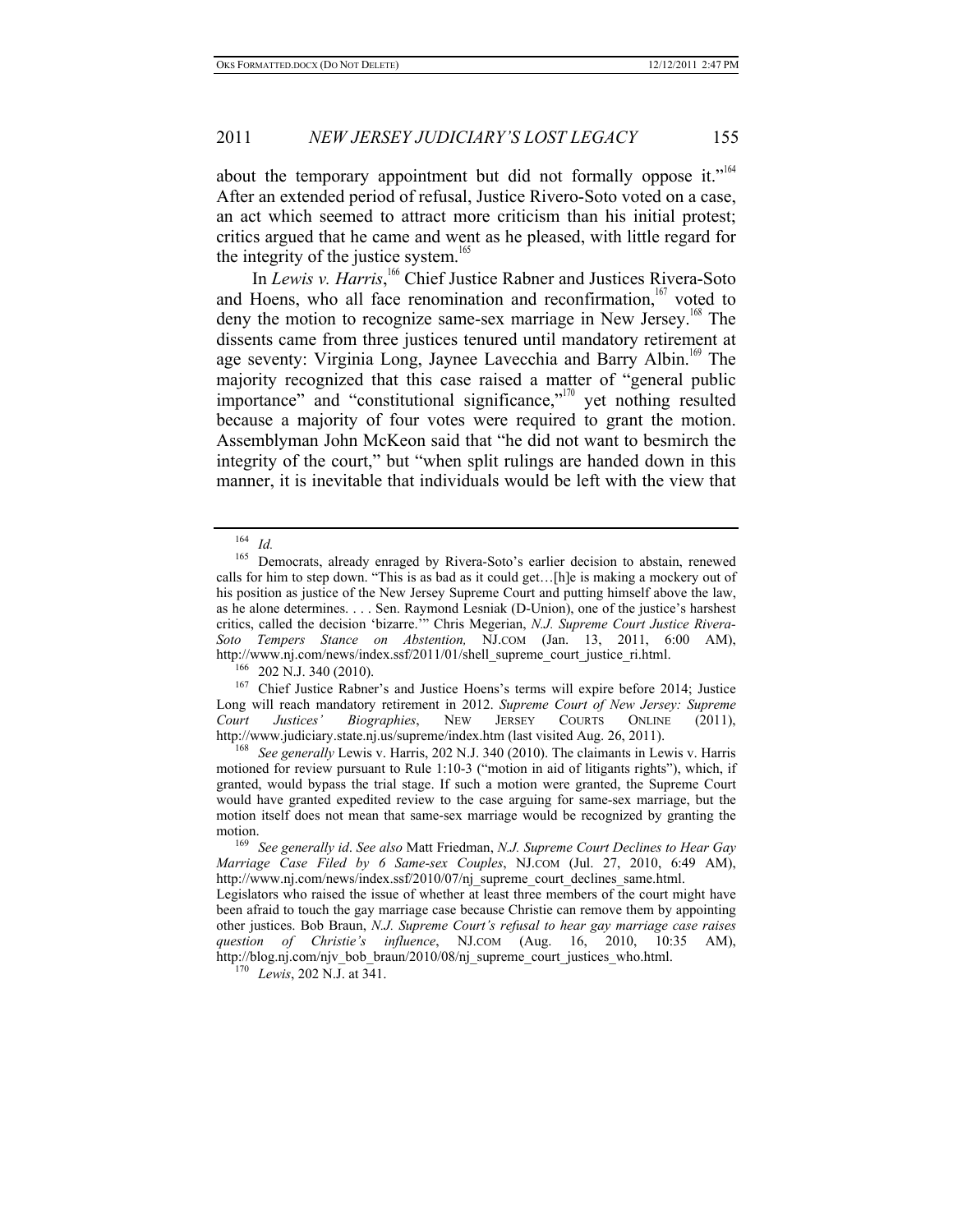the court's decision was politicized."<sup>171</sup> Therefore, the lack of a full bench effectively makes the Appellate Division the deciding level, erasing the legitimacy that the New Jersey Supreme Court ought to have.

Judicial appointments may be said to be inevitably political; yet the issue is not whether judicial selection can be removed from politics, but "how the public's interest in obtaining the most competent, disinterested, and independent judges" to the Supreme Court can be met. $1/2$  The New Jersey court system is unique in that the Supreme Court is required to be partisan-balanced; though unwritten, Governors must maintain a "four/three party affiliation split" on the Court, a balance seen as a "powerful restraint on court 'packing' or other means of exerting political pressure on an independent judiciary."<sup>173</sup> Because this tradition is unwritten, there is debate as to how many seats on the bench must be allocated to each party<sup> $174$ </sup>; however, at a bare minimum, it seems there must be no more than three members of a political affiliation sitting as justices. $175$  Therefore, the Governor may not completely restructure the court in any one direction because of the restrictions on party balance. As mentioned earlier, governors generally select justices with their same ideological viewpoints.<sup>176</sup> This practice creates a nonpartisan balance because it is bipartisan by design. An independent, nonpartisan judiciary creates a strong backbone of reliable jurisprudence in the court's jurisdiction. For example, in *Bush v. Gore*,<sup>177</sup>

Jersey system is its unwritten but institutionalized requirement that the court be kept politically balanced. While the Governor theoretically has the power to appoint anyone of any political party, because there is no constitutional or statutory authority restricting his or her choice, the courts in New Jersey, including the supreme court, have always been kept politically balanced. There always will be at least three Republicans and three Democrats on the court, and one additional member from either party. This is virtually unique when looking at states across the country. This balance keeps governors from having the ability to totally reconstruct the court in any one direction.").<br><sup>176</sup> *Id.* at 723.<br><sup>177</sup> 531 U.S. 98 (2000).

<sup>&</sup>lt;sup>171</sup> Friedman, *supra* note 169. Legislators who raised the issue of whether at least three members of the court might have been afraid to touch the gay marriage case because Christie can remove them by appointing other justices. Braun, *supra* note 169.<br><sup>172</sup> Seiler, *supra* note 12, at 725.<br><sup>173</sup> Statement by Retired Justices of the New Jersey Supreme Court, *supra* note 9.<br><sup>174</sup> See Letter f

<sup>1947),</sup> *in* 4 N.J. Const. Conv., at 729. There appear to be two different interpretations of the balance: either no more than four from one party, or there must be at least three from each political party and the governor can pick the seventh justice.<br><sup>175</sup> Wefing, *supra* note 74, at 715-16 ("One of the virtually unique aspects of the New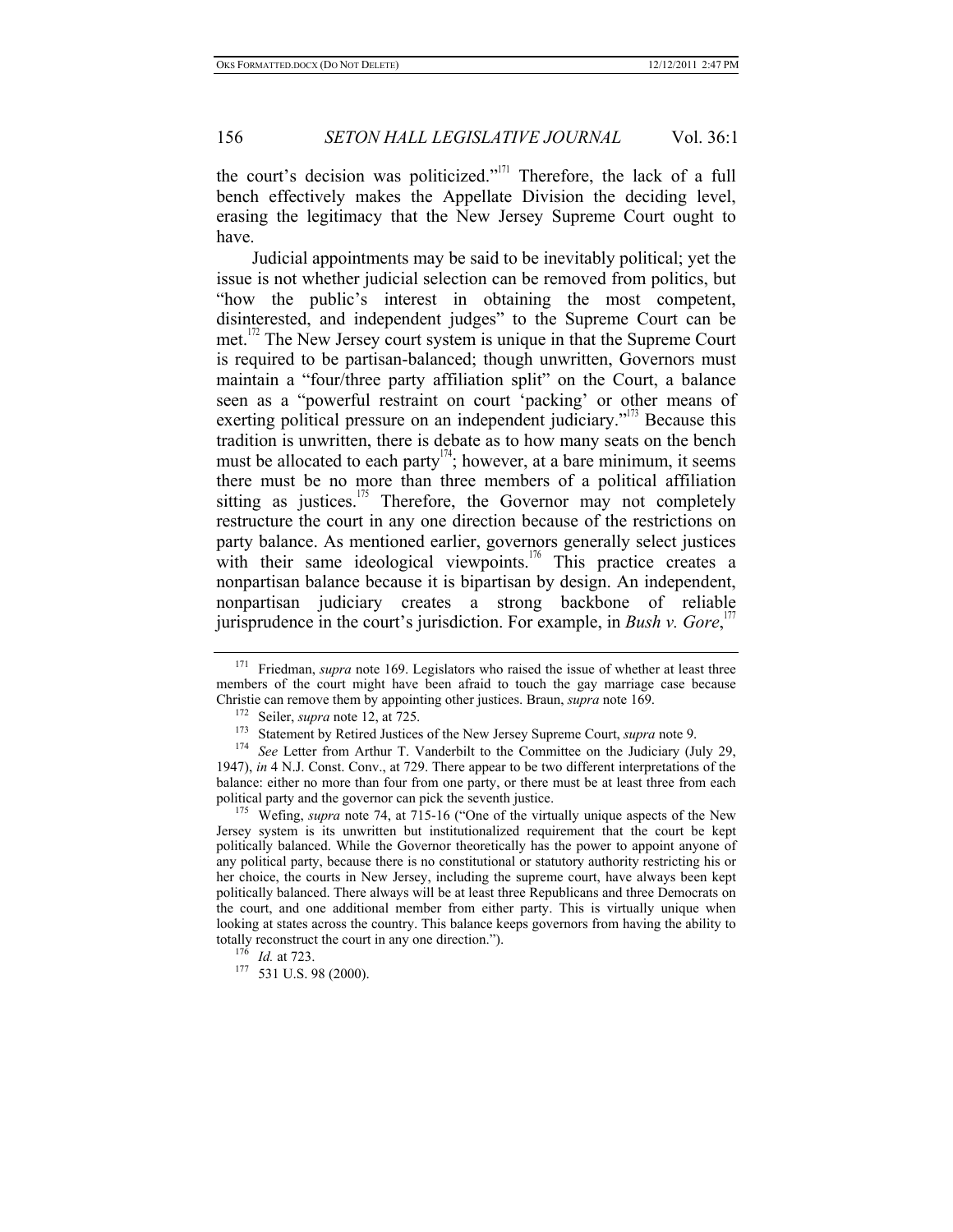the U.S. Supreme Court had little faith in the Florida Supreme Court, in part because it was Republican-dominated and very partisan.<sup>178</sup> There can, and should, be more trust in the Supreme Court because it is nonpartisan; thus, it is important to retain a partisan balance in order to promote the tradition and reliability for which the New Jersey Supreme Court has gained national recognition.

# *V. THERE ARE A VARIETY OF POSSIBLE SOLUTIONS TO REMEDY THE SITUATION AND PREVENT A REOCCURRENCE OF THIS STALEMATE*

The Constitution worked in this situation: "Governor Chris Christie exercised his power not to reappoint Justice John Wallace, Jr.; the Senate exercised its power not to confirm Christie's choice of replacement, Anne Patterson;" and Chief Justice Rabner's "power to assign a temporary replacement for Wallace" occurred without official protest.<sup>179</sup> The three governmental branches, however, acted to the overall detriment of the state's political system. New Jersey is in need of a new approach to remedy the current situation, and perhaps an entirely new system should be considered in order to prevent this novel chain of events from happening again. It is problematic that the decision for this needed change is not currently allocated to the particular branch of government best utilized to accomplish such a move. Most importantly, each branch must practice the exercise of legitimate power to produce a logical, working result.

The most logical solution to remedy this issue would be to enact a constitutional amendment with specific provisions laying out who may or may not appoint an interim justice and the qualifications of that interim justice. To amend the Constitution is a very difficult process, $180$ and must be done with great care and specificity so as to be properly applied to future issues that may arise.

See generally Bush, 531 U.S. at 107-08 (stating in dicta that Article II requires the Supreme Court's revision of the state court's construction of state laws in order to protect one organ of the State from another). The Supreme Court granted certiorari and vacated the Florida Supreme Court's decision because of considerable uncertainty as to the grounds on which it was based. Bush v. Palm Beach Cnty. Canvassing Bd., 531 U.S. 70, 78 (2000). Three concurring justices also asserted that the Florida Supreme Court had violated Article II,  $\S$  1, cl. 2 of the Constitution, by misinterpreting Florida election law that had been enacted by the Florida Legislature. *Bush*, 531 U.S. at 112-19.<br><sup>179</sup> Booth, *supra* note 104, at 313.<br><sup>180</sup> N.J. Const. art. IX, § 1, para. 1-7.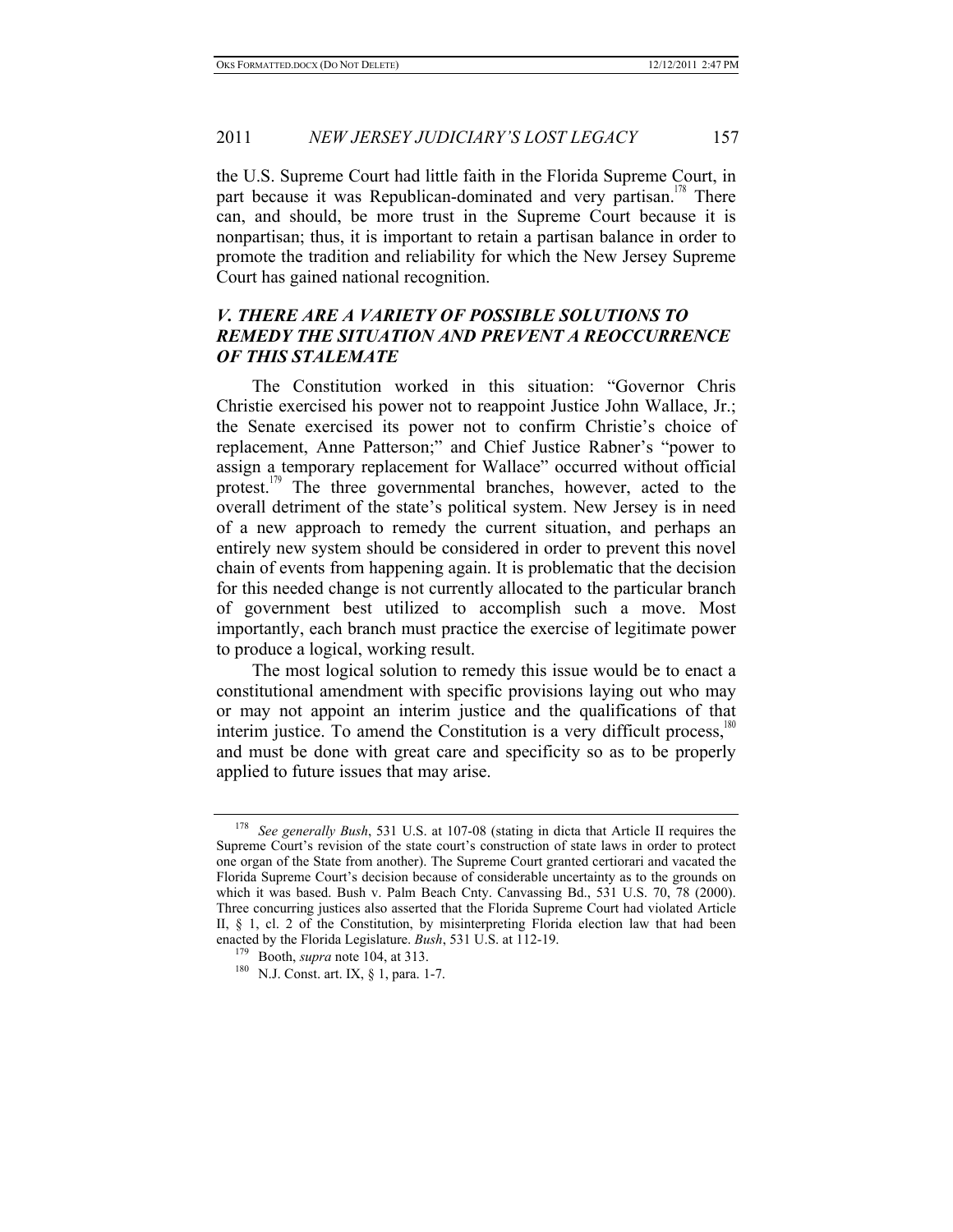To bypass this problem, a constitutional amendment could be adopted providing for the popular election, rather than the appointment, of judges. Many states continue to rely on elections to determine judicial selection, by means of both partisan elections<sup>181</sup> and nonpartisan elections.<sup>182</sup> Proponents of the former contend that "elections make judges more politically accountable."<sup>183</sup> Advocates of nonpartisan elections assert that "such elections remove the undesirable political factors from the selection process while still retaining popular control over the judiciary."184 Unfortunately, elections, whether partisan or nonpartisan, produce their own set of problems. Chief Justice Vanderbilt warned that if New Jersey were to convert to such a system, it would lessen "the independence of the judiciary by making politics a primary element in their [sic] selection and continuance in office."<sup>185</sup> Critics of this process may also argue "voter selection of judges is impractical because the qualifications of judicial candidates are seldom known or appreciated by many voters."<sup>18</sup>

Alternatively, the judicial appointment term could be limited to one single term for ten years.<sup>187</sup> The proposal would "partially rein in

<sup>184</sup> Martin, *supra* note 54, at 57. *See* Thomas E. Brennan, *Nonpartisan Election of Judges: The Michigan Case*, 40 SW. L. J. 23, 23-24 (emphasizing the strengths of

nonpartisan judicial elections and the superiority of this system over partisan elections).<br><sup>185</sup> Martin, *supra* note 54, at 57-58 (quoting Arthur T. Vanderbilt, *Judges and Jurors: Their Functions, Qualifications and S* 

<sup>186</sup> Seiler, *supra* note 12, at 733.<br><sup>187</sup> Martin, *supra* note 54, at 60. See S. Con. Res. 128, 205th Leg., 2d Sess. (N.J. 1993). This Senate Concurrent Resolution was first introduced by Senator Louis Bassano (R-Union) on September 13, 1993. *Id.* No action has ever been taken on Senator Bassano's resolution, although he has continued to seek its passage. *Id.* (citing an interview with Louis Bassano, Senator, New Jersey State Legislature, in Trenton, N.J. (Mar. 20, 2000)).

<sup>181</sup> *Id.* Nine states employed partisan elections during the 1990s: Alabama, Arkansas, Illinois, New York, North Carolina, Pennsylvania, Tennessee, Texas, and West Virginia. THE COUNCIL OF STATE GOV'TS. THE BOOK OF THE STATES 135-37 (1998). Under this system, political parties nominate judicial candidates through primaries or party conventions. MARVIN COMISKY & PHILIP C. PATTERSON, THE JUDICIARY - SELECTION, COMPENSATION, ETHICS, AND DISCIPLINE 8 (1987). In the general election, these candidates appear on the voting line with their political party. *Id.*<br><sup>182</sup> Martin, gunus, pote 54, at 58. In recent vs.

Martin, *supra* note 54, at 58. In recent years, thirteen states held nonpartisan elections: Georgia, Idaho, Kentucky, Louisiana, Michigan, Minnesota, Montana, Nevada, North Dakota, Ohio, Oregon, Washington, and Wisconsin. COMISKY & PATTERSON, *supra*  note 180, at 9. In these states, candidates have been chosen by primaries or nominating conventions but have appeared on the ballot during the general election without a designated party affiliation. *Id.*

<sup>&</sup>lt;sup>183</sup> Martin, *supra* note 54, at 57. *See* PHILIP L. DUBOIS, FROM BALLOT TO BENCH:<br>JUDICIAL ELECTIONS AND THE QUEST FOR ACCOUNTABILITY 47-52 (1980).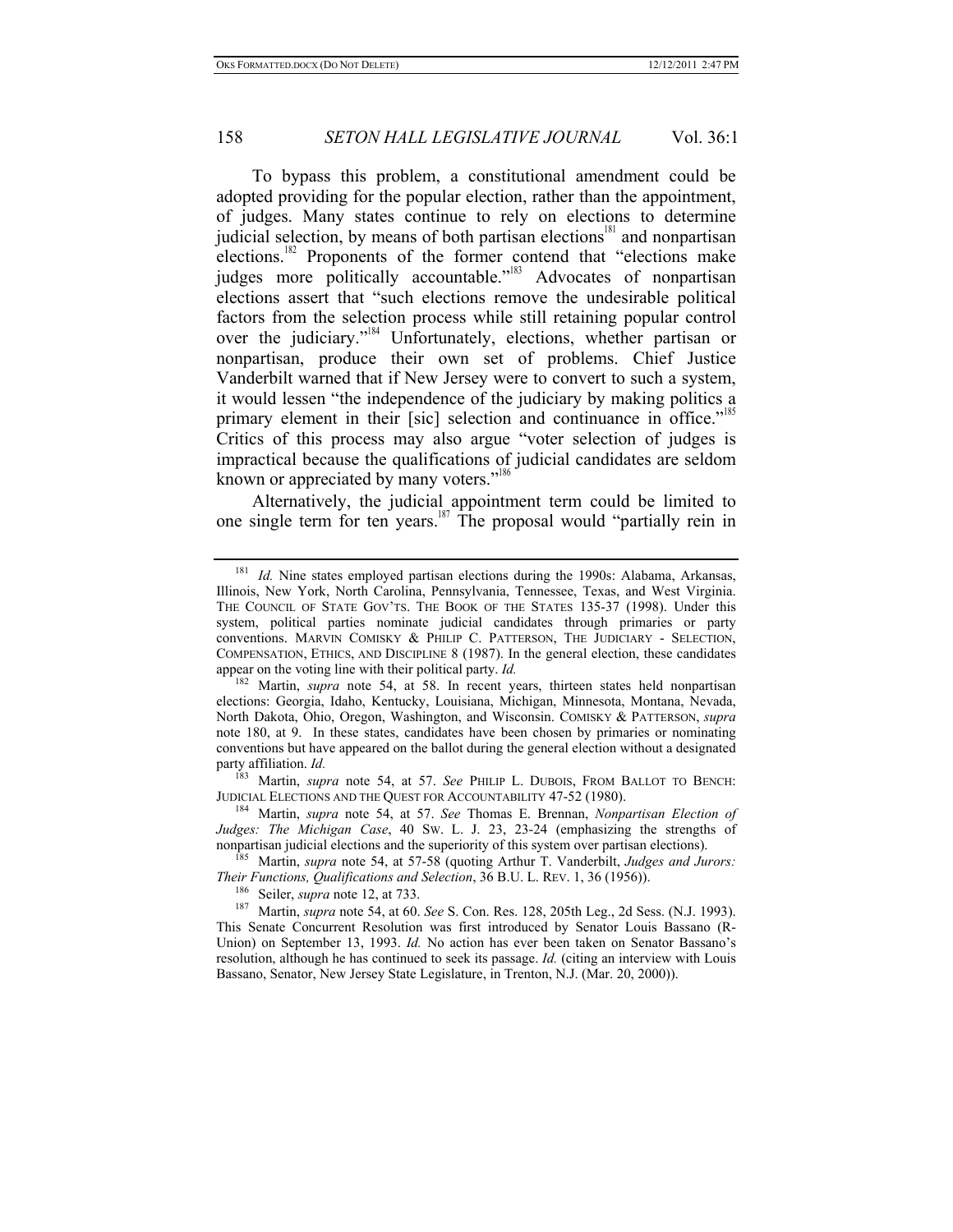judicial independence by infusing the bench with a steady influx of judges, presumably judges more attuned to the ideology and concerns of the current governor and senators."<sup>188</sup> This approach could also "more" readily alleviate instances of judicial infirmity and incompetence" by institutionalizing a relatively quick and easy turnover.<sup>189</sup> Such an approach, however, "would also deprive New Jersey of a large cadre of knowledgeable and experienced judges."<sup>190</sup> Moreover, it seems likely that many qualified lawyers would be reluctant to withdraw from their lucrative practices for one single term on the bench, as opposed to judicial service as an admirable career.<sup>191</sup> More likely, those attorneys most inclined to do so would be older, in solo practice or small firms, and "attracted more by the retirement benefits and prestige of serving on the bench than the opportunity for service."<sup>192</sup>

This appointive approach may be further problematic, however, because although "the judicial function is circumscribed by precedent, rules of procedure, and the character of the cases presented," judges often do "exert a decisive influence on basic political philosophy,"<sup>193</sup> and the constant turn-around could lead to inconsistent precedent. This may also go against the intent of the framers of the 1947 Constitution.<sup>1</sup>

Regardless of which branch should be the determining factor in appointing an interim justice, the route to implementing such a decision must be examined. The governor is not in a position to propose laws,

<sup>&</sup>lt;sup>188</sup> Martin, *supra* note 54, at 60.<br><sup>189</sup> *Id. See also* William G. Ross, *The Hazards of Proposals to Limit the Tenure of Federal Judges and to Permit Judicial Removal Without Impeachment*, 35 VILL. L. REV. 1063, 1065 (1990). Ross discusses federal proposals, but the same arguments can be made at the state level in a state like New Jersey, which currently provides lifetime tenure after a judge or justice is successfully reappointed after one seven-year term. *Id.* As the title of his article suggests, Ross takes the position that limiting lifetime tenure creates more problems than it corrects. *See id.*

<sup>190</sup> Martin, *supra* note 54, at 60. 191 *Id.*

<sup>&</sup>lt;sup>192</sup> *Id.* Under present state law, judges acquire pension and health benefits after ten years of service. N.J. STAT. ANN. § 43:6A-8 (West 2011). One ten-year term would therefore make judges eligible for these benefits. *See id.*

<sup>&</sup>lt;sup>194</sup> "[I]t is only fair that any new [judicial] appointments under this new constitution shall go through the trial period of one term. If they are qualified they have no fear of not being re-appointed." N.J. CONSTITUTIONAL CONVENTION, Vol. 1, at 589 (1947) (excerpted statement by state Sen. Frank 'Hap' Farley in support of the successful amendment to the judiciary article at New Jersey's 1947 Constitutional Convention, providing that supreme court justices, like lower court judges, be appointed for a seven-year term subject to reappointment and tenure).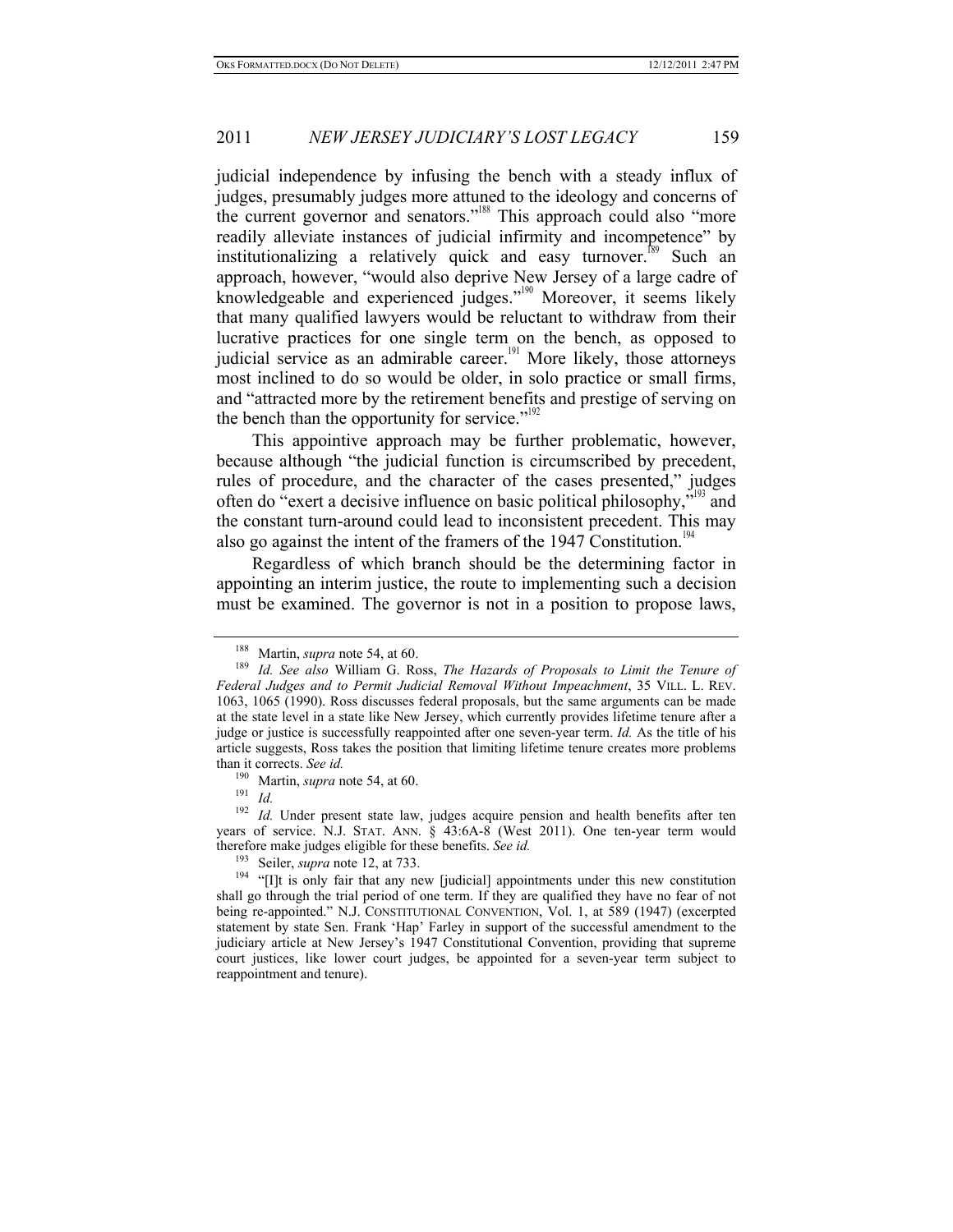nor does he have the granted authority to directly control the court. Nonetheless, he is the sole administrator of executive authority.<sup>195</sup> It is through this broad provision alone that the governor may be within his right to assert the need for balance between the respective roles of the government's three branches. Maintaining balance between the tripartite systems unfortunately does not lead to issuing an ultimate rule on this situation. At best, the governor can communicate with and make recommendations to the legislature on what measures he recommends.<sup>196</sup>

In the alternative, the Supreme Court retains the right to "make rules governing the administration of all courts in the State and, subject to the law, the practice and procedure in all such courts."<sup>197</sup> When the case of *Winberry v. Salisbury*<sup>198</sup> came before the Supreme Court in 1950, Chief Justice Vanderbilt, writing for the majority, stated that the constitutional provision giving the Court rule-making powers over practice and procedure was exclusive, except for matters of substantive law.<sup>199</sup> It follows that the Court has the authority to make its own rules. Problems arise, however, in that the Court would be able "to take license with the constitution" by defining its own power, "particularly with those provisions designed" to regulate its own members.<sup>200</sup> This stands in stark contrast to the doctrine of "checks and balances" upon which the nation's democratic principles lay.

Though there may be a concern of justiciability, the New Jersey Constitution, unlike the U.S. Constitution, $201$  does not "confine the exercise of the judicial power to actual cases and controversies." $2^{02}$ Courts "normally will not entertain cases when a controversy no longer exists and the disputed issues . . . become moot," though this is with

(1993); In re J.I.S. Indus. Serv. Co. Landfill, 110 N.J. 101, 104 (1988).

<sup>&</sup>lt;sup>195</sup> N.J. Const. art. V, § 1, para. 1. *See supra* Part II (A).<br><sup>196</sup> N.J. Const. art. V, § 1. para. 12.<br><sup>197</sup> N.J. Const. art. VI, § 2, para. 3.<br><sup>198</sup> 5 N.J. 240 (1950).<br><sup>199</sup> Id. at 242-55. *Contra* Allen V. Lowenstein *the New Jersey Bar*, 51 RUTGERS L. REV., 1319, 1340 (1999) ("Later scholars and commentators, including Justice Brennan, have recognized that Winberry v. Salisbury essentially was decided on the basis that the end justified the means, and that Case's concurring opinion reflected accurately what the law should have been.").

<sup>200</sup> Hartnett, *supra* note 78, at 761. 201 *See* U.S. CONST. art. III, § 2, cl. 1. In *City of Boerne v. Flores*, the Court cautioned against rendering advisory opinions or exercising its jurisdiction in the abstract. 521 U.S. 507, 524 (1997). 202 *See* N.J. Const. art. VI, § 1, para. 1. *See also* De Vesa v. Dorsey, 134 N.J. 420, 428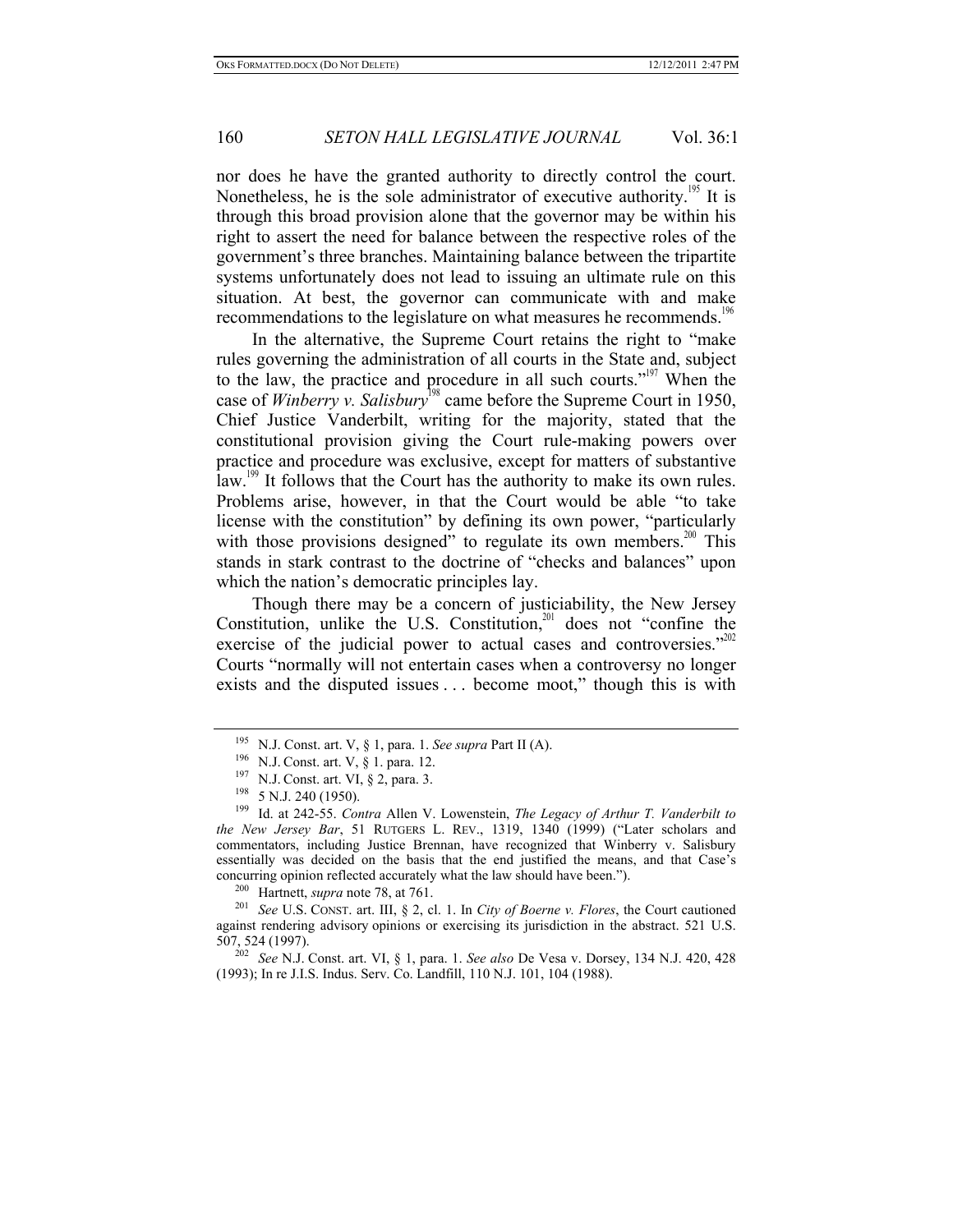exception.<sup>203</sup> For example, courts will entertain a case that became moot when "the issue is of significant public importance and is likely to recur."<sup>204</sup> Consequently, this issue would be justiciable, though inevitably controversial.

The Legislative Branch holds the power to make laws<sup>205</sup>; thus, an amendment to the constitution would be the Senate's most useful and effective strategy.<sup>206</sup> Any such law or amendment should be made in accordance with the state constitution, in order to have a seamless implementation of the law. A constitutional amendment is an overwhelming endeavor and may take a very long time to implement effectively.

The independent New Jersey State Bar Association may be an additional avenue for change. This entity furthered many reforms through the years, and has several committees through which this issue can be addressed.<sup>207</sup> Its mission is "to serve as the voice of New Jersey" attorneys to other organizations, governmental entities and the public with regard to the law, legal profession and legal system."<sup>208</sup> Reform through this channel may be most practical for immediate progress, as it will not have to wait for the procedural hurdles that the three branches may face. This may also be the most viable option because of its general independence from political ties and the strength of its members' reputations and backgrounds. However, the Association is unelected and un-appointed and essentially accountable to no one but its members.

<sup>203</sup> *De Vesa*, 134 N.J. at 428. *See* Oxfeld v. New Jersey State Bd. of Educ., *344 A.2d 769, 771-72* (1974). A case is technically moot when the original issue presented has been resolved, at least concerning the parties who initiated the litigation. *De Vesa*, 134 N.J. at 428. In some circumstances, however, New Jersey courts will entertain a case despite its mootness. *Id.* 

<sup>204</sup> *De Vesa*, 134 N.J. at 428 (citing *In re* J.I.S. Indus. Serv. Co. Landfill, 110 N.J. at 104 (citations omitted)) ("While we ordinarily refuse to examine moot matters due to our reluctance to render legal decisions in the abstract and our desire to conserve judicial resources, we will rule on such matters where they are of substantial importance and are capable of repetition yet evade review."); *In re* Conroy, 98 N.J. 321, 342 (1985); Clark v.

Degnan, 83 N.J. 393, 397 (1980).<br><sup>205</sup> N.J. Const. art. IV, § 1, para. 1.<br><sup>206</sup> N.J. Const. art. IX, § 1, para. 1.<br><sup>207</sup> For example, the Judicial Administration Committee is tasked with "ensuring the independence of judges, practicing attorneys and administrators…." NEW JERSEY STATE BAR ASSOCIATION- JUDICIAL ADMINISTRATION COMMITTEE, http://www.njsba.com/about/standing-committees/judicial-administration-committee.html (last visited October 2, 2011). 208 N.J. State Bar Ass'n, Mission Statement, ¶ 2 (2007), *available at*

http://www.njsba.com/about/index.html.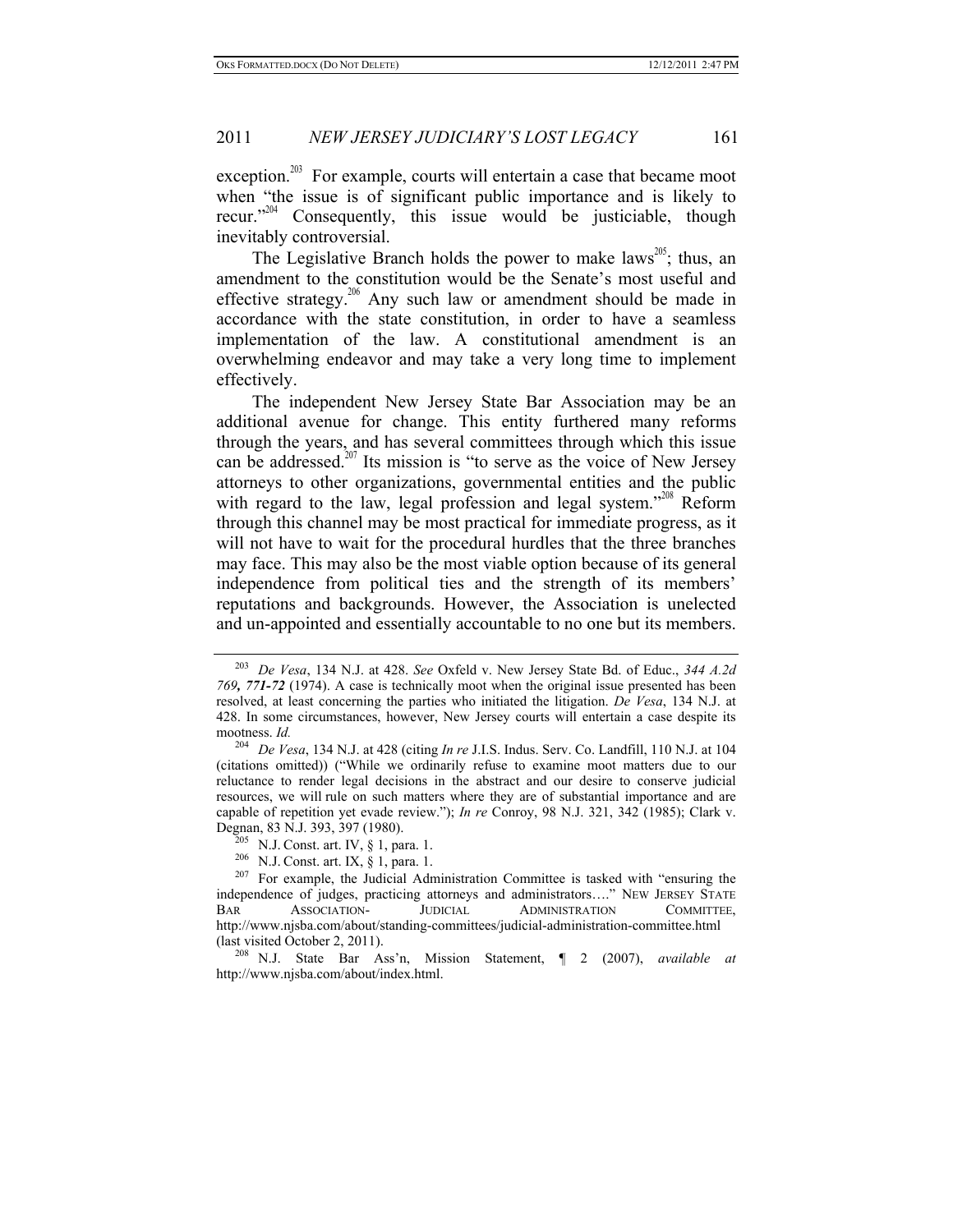Thus, it may be dangerous to give such an entity this power.

### *VI. CONCLUSION*

It is vital that all three branches of the New Jersey government act together in order to prevent a stalemate such as the current judicial situation from happening again or else new issues and ramifications will arise. All three branches must exercise their legitimate, constitutionally granted power to produce a logical result in the New Jersey political system. This philosophy is critical to preserve the dignity and effectiveness of "all governmental institutions by honoring the role ascribed to each branch by the 1947 state Constitution"; $^{209}$  it is also imperative to keep in mind the intent and not solely the textually granted authority transcribed in the constitution. The branches of government ought not to make multifarious or diverging announcements concerning policy; debate adds to the democratic process, but a prolonged stalemate benefits no one.

Ultimately, the Senate ought to propose a bill $^{210}$  and subsequently pass a law or amendment directing the interim appointment process and designating the appointer's role; this would procedurally be the least controversial route. This will inevitably require more than merely writing a bill; to enhance legitimacy, the Senate should appoint a commission to assist in the process.<sup>211</sup> The governor could also publicly enforce the legislative mandate in accordance with the senate's directive.<sup>212</sup> The Senate, like the governor, is part of a co-equal branch with which the court may disagree, but which, notwithstanding its disagreement, the court must respect.<sup>213</sup> The formulating of niform rules

<sup>&</sup>lt;sup>209</sup> Castro, *supra* note 72, at 688.<br><sup>210</sup> *See* N.J. Const. art. IV, § 4, para. 6.<br><sup>211</sup> "The Legislature may appoint any commission, committee or other body whose main purpose is to aid or assist it in performing its functions. Members of the Legislature may be appointed to serve on any such body." N.J. Const. art. IV, § 5, para. 2. "The Governor shall take care that the laws be faithfully executed." N.J. Const. art. V, § 1, para. 11. 212 "To this end he shall have power, by appropriate action or proceeding in the courts

brought in the name of the State, to enforce compliance with any constitutional or legislative mandate, or to restrain violation of any constitutional or legislative power or duty, by any officer, department or agency of the State; but this power shall not be construed to authorize any action or proceeding against the Legislature." N.J. Const. art. V,  $\S1$  para. 11.

 $213$  *De Vesa*, 134 N.J. at 433. In a republican government, the judiciary ought to construe the legislature's enactments. *See* THE FEDERALIST No. 78 (Alexander Hamilton) (Jacob E. Cooke ed., 1961).